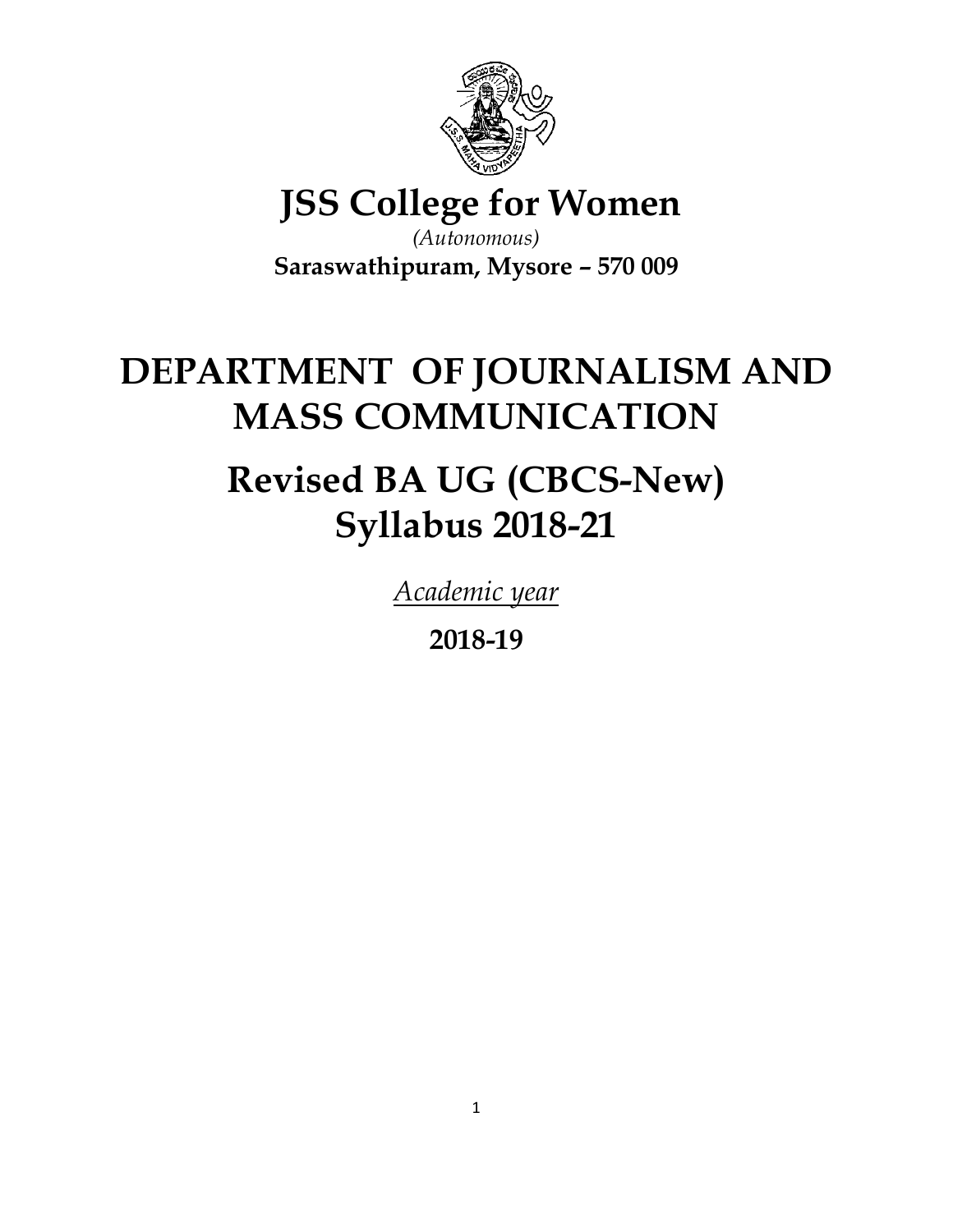# **PREAMBLE**

The University Grants Commission (UGC) has initiated several measures to bring equity, efficiency and excellence in the Higher Education System of country. The important measures taken to enhance academic standards and quality in higher education include innovation and improvements in curriculum, teaching-learning process, examination and evaluation systems, besides governance and other matters. The UGC has formulated various regulations and guidelines from time to time to improve the higher education system and maintain minimum standards and quality across the Higher Educational Institutions (HEIs) in India. The academic reforms recommended by the UGC in the recent past have led to overall improvement in the higher education system. However, due to lot of diversity in the system of higher education, there are multiple approaches followed by universities towards examination, evaluation and grading system. While the HEIs must have the flexibility and freedom in designing the examination and evaluation methods that best fits the curriculum, syllabi and teaching–learning methods, there is a need to devise a sensible system for awarding the grades based on the performance of students. Presently the performance of the students is reported using the conventional system of marks secured in the examinations or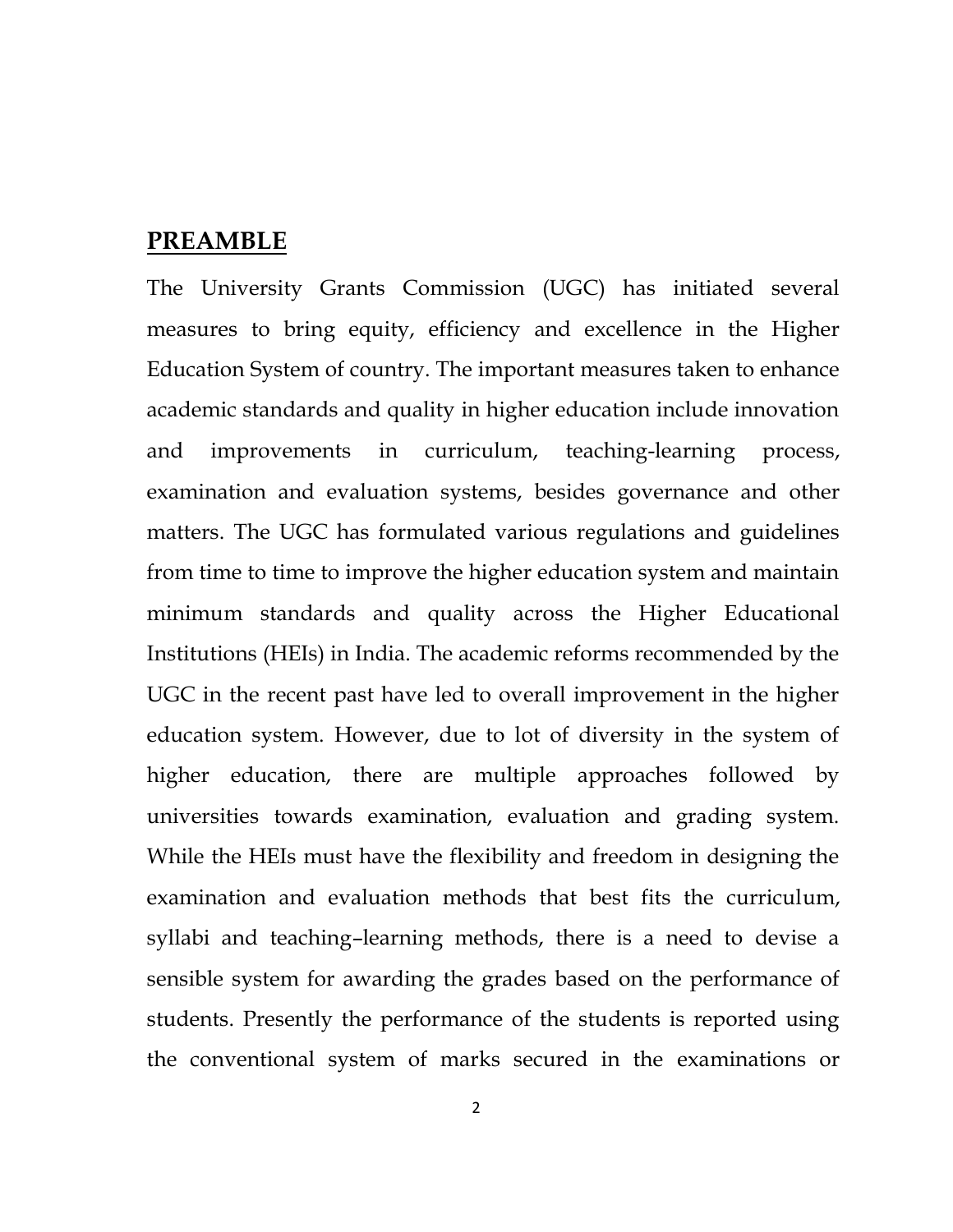grades or both. The conversion from marks to letter grades and the letter grades used vary widely across the HEIs in the country. This creates difficulty for the academia and the employers to understand and infer the performance of the students graduating from different universities and colleges based on grades. The grading system is considered to be better than the conventional marks system and hence it has been followed in the top institutions in India and abroad. So it is desirable to introduce uniform grading system. This will facilitate student mobility across institutions within and across countries and also enable potential employers to assess the performance of students. To bring in the desired uniformity, in grading system and method for computing the cumulative grade point average (CGPA) based on the performance of students in the examinations, the UGC has formulated these guidelines.

# **CHOICE BASED CREDIT SYSTEM (CBCS)**

The CBCS provides an opportunity for the students to choose courses from the prescribed courses comprising core, elective/minor or skill based courses. The courses can be evaluated following the grading system, which is considered to be better than the conventional marks system. Therefore, it is necessary to introduce uniform grading system in the entire higher education in India. This will benefit the students to move across institutions within India to begin with and across countries. The uniform grading system will also enable potential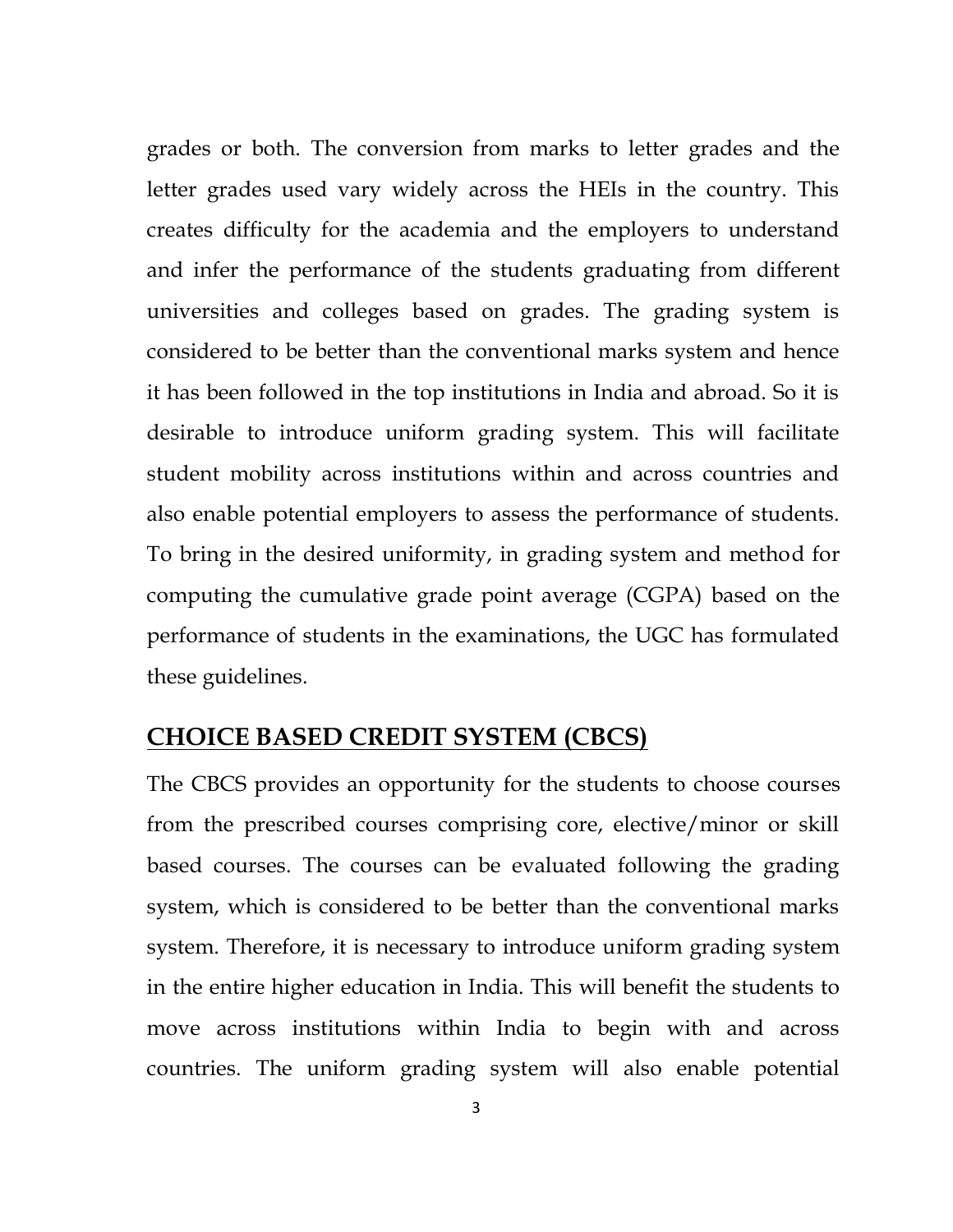employers in assessing the performance of the candidates. In order to bring uniformity in evaluation system and computation of the Cumulative Grade Point Average (CGPA) based on student's performance in examinations, the UGC has formulated the guidelines to be followed.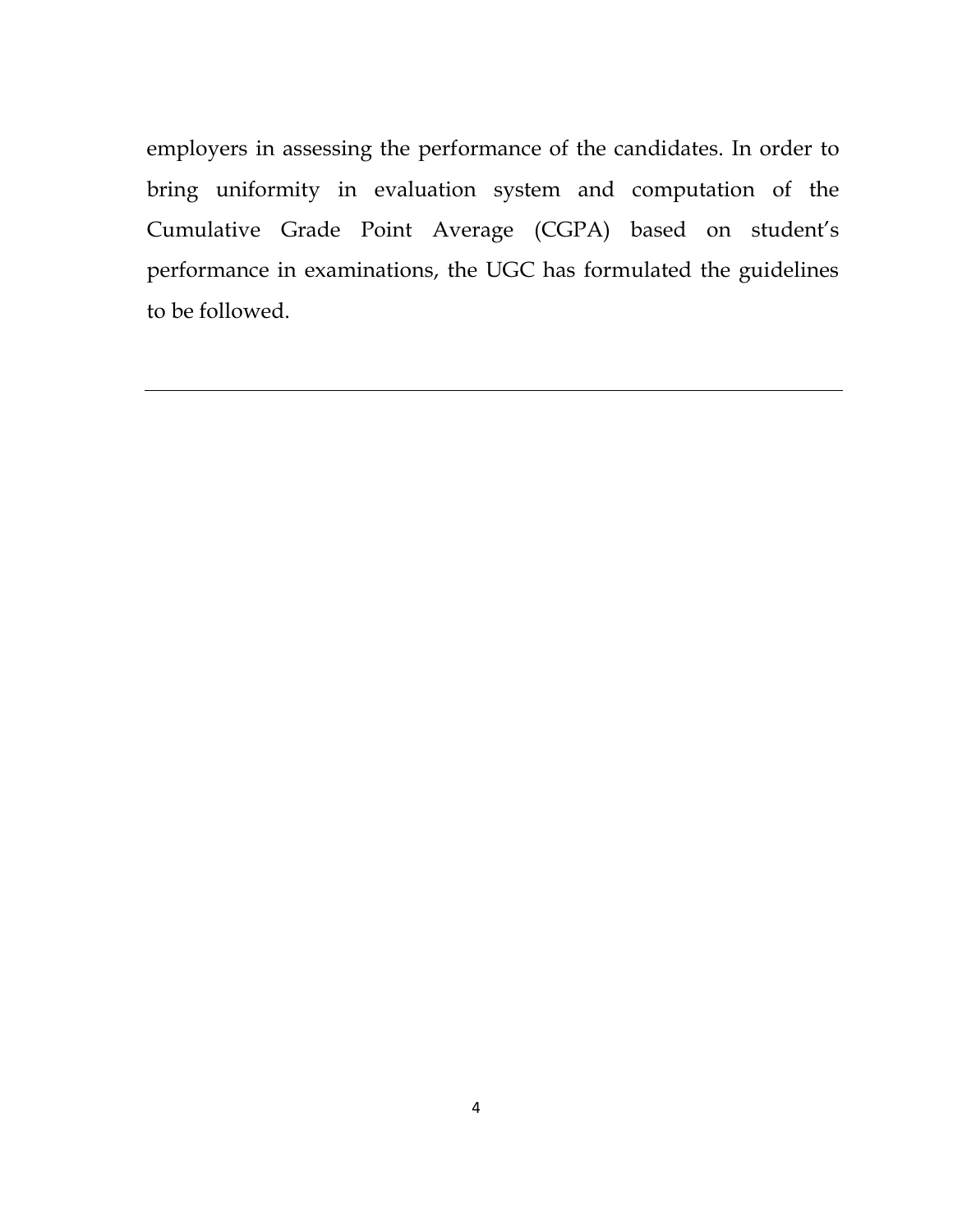# **Outline of Choice Based Credit System:**

**1. Core Course**: A course, which should compulsorily be studied by a candidate as a core requirement is termed as a Core course.

**2. Open Elective Course**: Generally a course which can be chosen from a pool of courses and which may be very specific or specialized or advanced or supportive to the discipline/ subject of study or which provides an extended scope or which enables an exposure to some other discipline/subject/domain or nurtures the candidate's proficiency/skill is called an Elective Course.

**3. Soft Course**: Elective courses may be offered by the main discipline/subject of study is referred to as Discipline Specific Elective. The University/Institute may also offer discipline related Elective courses of interdisciplinary nature (to be offered by main discipline/subject of study).

**4. Assignment/Project**: An elective course designed to acquire special/advanced knowledge, such as supplement study/support study to a project work, and a candidate studies such a course on his own with an advisory support by a teacher/faculty member is called Assignment /project.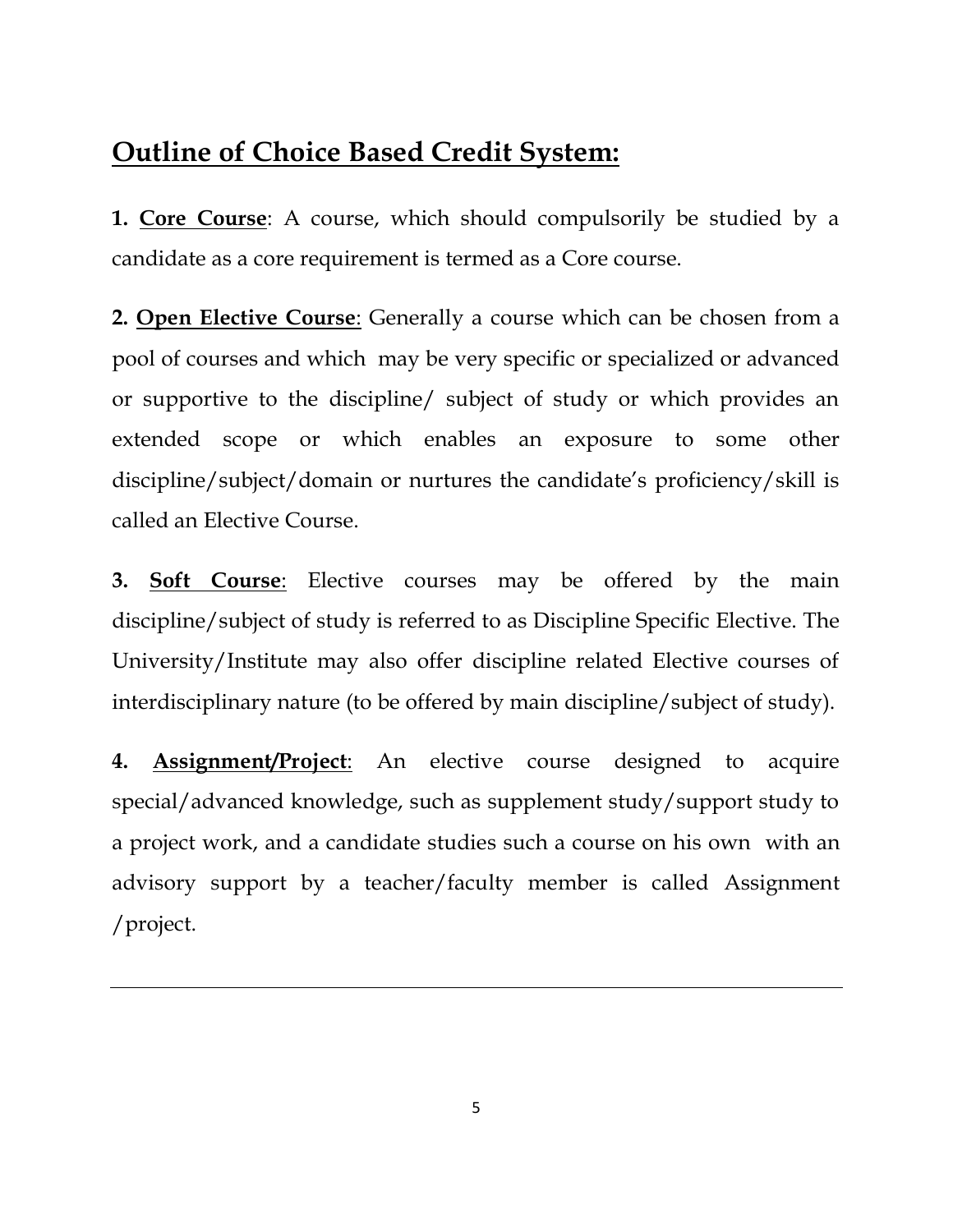# **For the academic year 2018 to 2021**

# **Regulations and Syllabus in Journalism and Mass Communication for B.A CBCS Semester Scheme**

1 To be eligible to take Journalism and Communication as one of the optional subjects of UG level, a student must complete PUC or Equivalent course.

### **Scheme of Instructions**

- 1 The subject **'JOURNALISM AND COMMUNICATION'** for this scheme has to be taught by a Master's degree holder in Journalism and Communication only.
- 2 Journalism and Communication at UG level consists of Six Semesters with One Core Paper including practical units, One Soft Paper & One Open Elective Paper.
- 3 In I to IV semesters. All Semesters are having Theory and Practical Papers.
- 4 In the V semester there will be One Core Theory Paper, One Soft Theory Paper and two practical.
- 5 In the VI semester there will be One Core Theory Paper, One Soft Theory Paper and two Practical.
- 6 Each theory and practical papers will have minimum of 2 hours of teaching in each semester.
- 7 Duration of each semester being 14 weeks excluding examination period.
- 8 Practical are to be conducted in batches. Each batch consists of 14 students with one teacher or between 20-40 students with two teachers. In case, if student number is below 14 is also considered as one batch with one teacher.
- 9 ATTENDANCE: In each semester 75% of the attendance is compulsory.
- 10 Internship is compulsory for III BA Students. Every student should submit the Internship certificate which carries marks.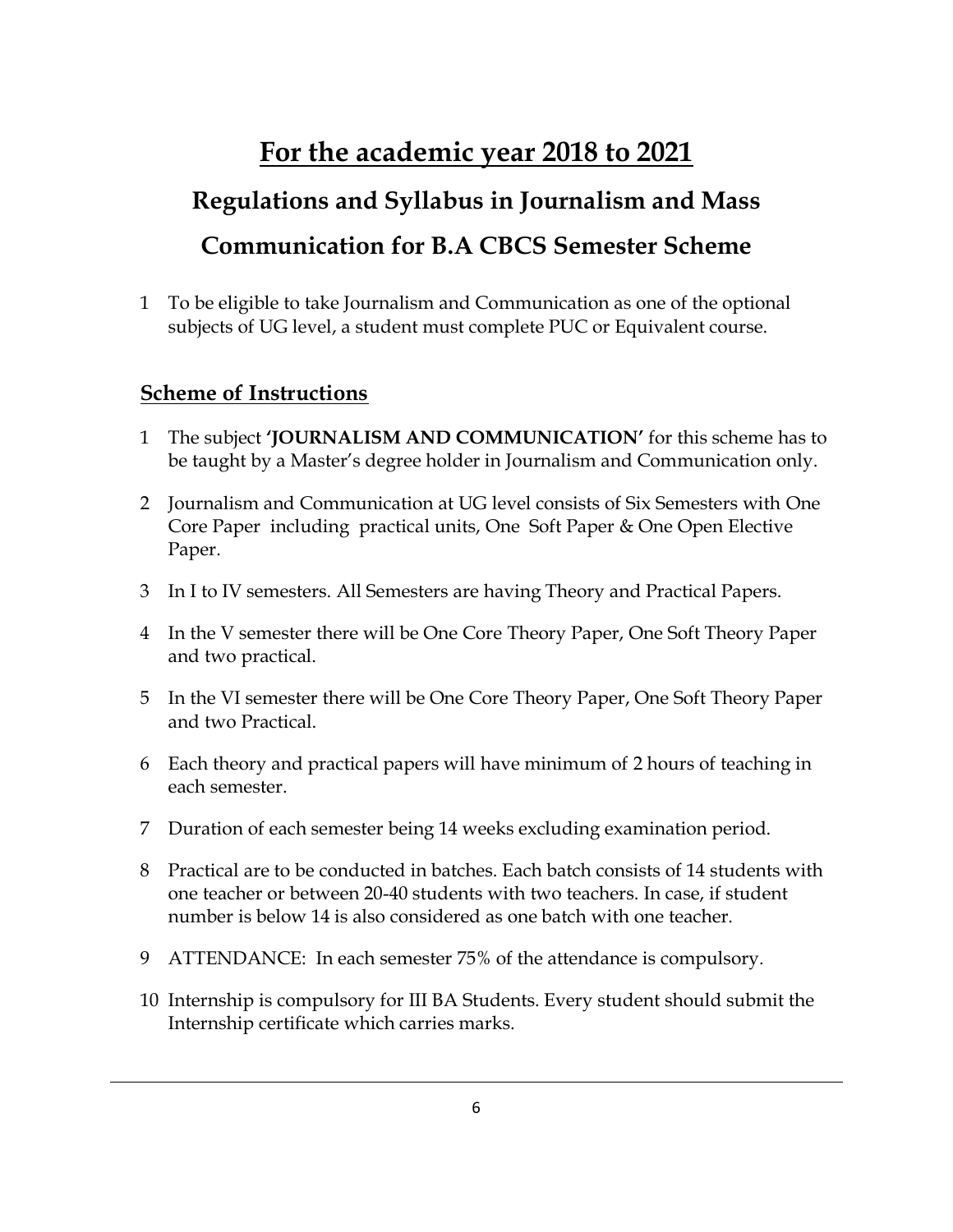# **Scheme of Examination**

| <b>Seme</b><br>ster | Name of the Course             |                | No. of<br>Hrs/week       |                          | Duration of<br><b>Examination Marks</b><br>Exam |                          |                                         | <b>Total</b><br><b>Marks</b> |                          |     |
|---------------------|--------------------------------|----------------|--------------------------|--------------------------|-------------------------------------------------|--------------------------|-----------------------------------------|------------------------------|--------------------------|-----|
|                     |                                | L              | T                        | ${\bf P}$                | Th                                              | Pr                       | $C1+C2+SDR+$<br>Assignment +<br>Seminar | Th                           | Pra                      |     |
| $\mathbf I$         | Paper I (Core Paper)           | $\overline{4}$ | $\overline{a}$           | $\overline{2}$           | 50                                              | 20                       | 30                                      | 2:30                         | 2:00                     | 100 |
| $\mathbf{I}$        | Paper II (Core Paper)          | $\overline{4}$ | $\overline{a}$           | $\overline{2}$           | 50                                              | 20                       | 30                                      | 2:30                         | 2:00                     | 100 |
| III                 | Paper III (Core Paper)         | $\overline{4}$ | $\frac{1}{2}$            | $\overline{2}$           | 50                                              | 20                       | 30                                      | 2:30                         | 2:00                     | 100 |
| IV                  | Paper IV (Core Paper)          | $\overline{4}$ | $\overline{a}$           | $\overline{2}$           | 50                                              | 20                       | 30                                      | 2:30                         | 2:00                     | 100 |
| $\overline{V}$      | Paper V (Core Paper)<br>DSE-1A | $\overline{4}$ | $\overline{a}$           | $\overline{2}$           | 50                                              | 20                       | 30                                      | 2:30                         | 2:00                     | 100 |
|                     | Paper V (Core Paper)<br>DSE-2A | $\overline{4}$ | $\overline{a}$           | $\overline{2}$           | 50                                              | 20                       | 30                                      | 2:30                         | 2:00                     | 100 |
|                     | Paper V (Core Paper)<br>DSE-3A | 5              | $\mathbf{1}$             | $\overline{\phantom{0}}$ | 70                                              |                          | 30                                      | 3.00                         |                          | 100 |
|                     | $GE-1$                         | $\overline{2}$ | $\overline{a}$           | $\overline{\phantom{0}}$ | 40                                              | $\overline{a}$           | 10                                      | 2:00                         | $\overline{\phantom{0}}$ | 50  |
| VI                  | Paper V (Core Paper)<br>DSE-1B | $\overline{4}$ | $\overline{a}$           | $\overline{2}$           | 50                                              | 20                       | 30                                      | 2:30                         | 2:00                     | 100 |
|                     | Paper V (Core Paper)<br>DSE-2B | $\overline{4}$ | $\overline{a}$           | $\overline{2}$           | 50                                              | 20                       | 30                                      | 2:30                         | 2:00                     | 100 |
|                     | Paper V (Core Paper)<br>DSE-3B | 5              | $\mathbf{1}$             | $\overline{0}$           | 70                                              |                          | 30                                      | 3.00                         |                          | 100 |
|                     | $GE-2$                         | $\overline{2}$ | $\overline{\phantom{0}}$ |                          | 40                                              | $\overline{\phantom{a}}$ | 10                                      | 2:00                         | $\overline{\phantom{0}}$ | 50  |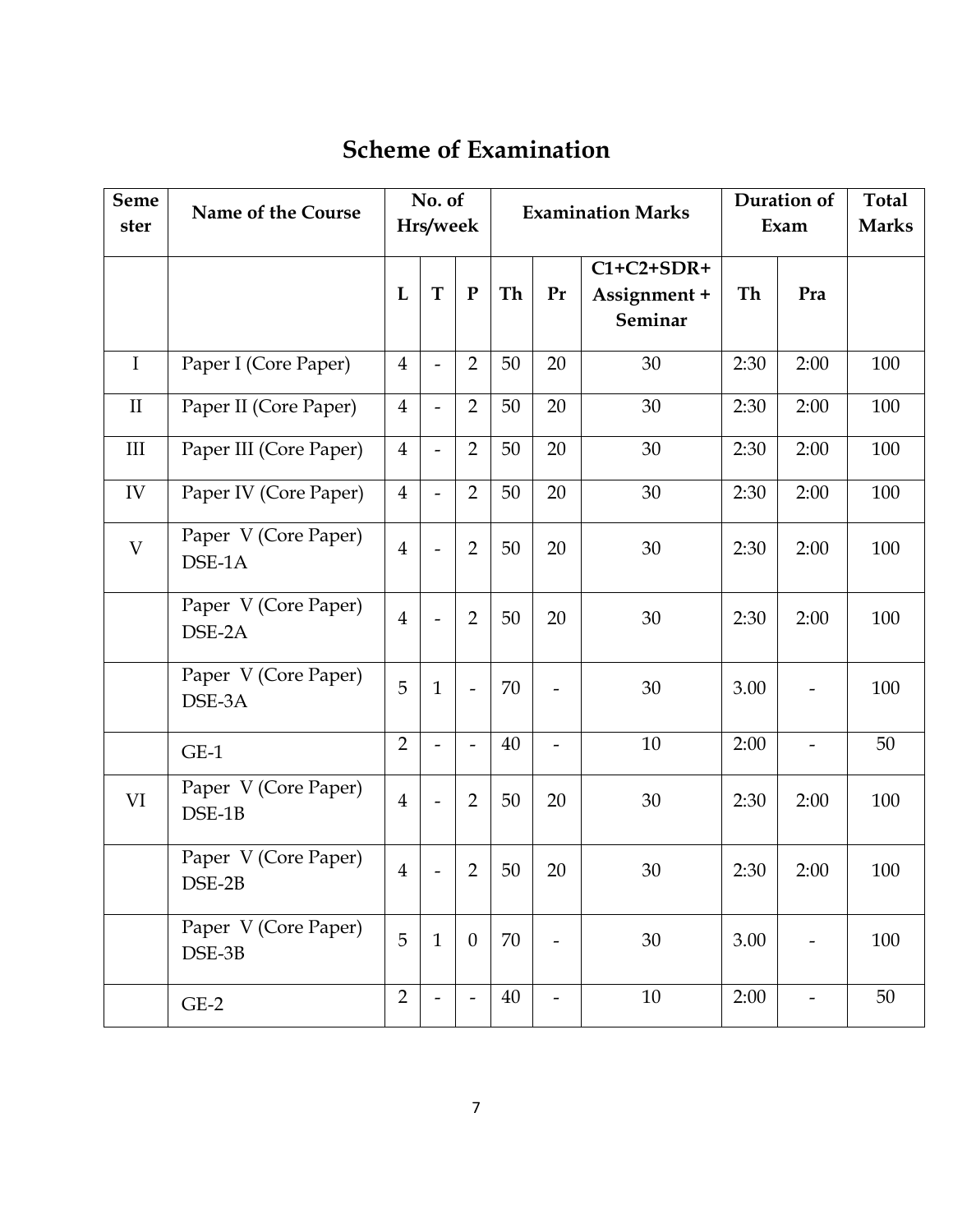#### **Note**:

- *Internal Assessment will be consisting of 15 marks for each practical. Assessment will be made by faculty members, by conducting test / Viva / Project work / Seminar.*
- *Internal assessment will be based on two tests consisting of 15 marks each for theory from I to IV semester.*
- *Internal assessment for theory will be based on two test consisting of 10 marks each for V and VI semester*
- *Practical record will be valued by the internal and external examiner which consisting of 5 marks for I to IV semester and 10 marks for V and VI semester.*

# **CBCS Syllabus for BA in Journalism and Mass Communication**

### **Programme: B.A.**

### **Subject: Journalism & Mass Communication**

| <b>Semester</b> | <b>Course Code</b> | <b>Course Title</b>                               | <b>Credits</b> | L              | T        | $\mathbf{P}$   |
|-----------------|--------------------|---------------------------------------------------|----------------|----------------|----------|----------------|
| I               | DSC-1A             | Introduction to Communication                     | 6              | 4              | $\theta$ | $\overline{2}$ |
|                 | Core               |                                                   |                |                |          |                |
| $\mathbf{II}$   | DSC-1B             | Applied Journalism                                | 6              | $\overline{4}$ | $\Omega$ | $\overline{2}$ |
|                 | Core               |                                                   |                |                |          |                |
|                 |                    |                                                   |                |                |          |                |
| III             | DSC-1C             | Reporting                                         | 6              | 4              | $\Omega$ | $\overline{2}$ |
|                 | Core               |                                                   |                |                |          |                |
| IV              | DSC-1D             | Editing                                           | 6              | 4              | $\Omega$ | $\overline{2}$ |
|                 | Core               |                                                   |                |                |          |                |
| $\overline{V}$  | DSE-1A             | Online Media OR                                   | 6              | 4              | $\Omega$ | $\overline{2}$ |
|                 | DSE-2 A            | Freelancing & Feature writing                     | 6              | 4              | $\Omega$ | $\overline{2}$ |
|                 |                    | <b>OR</b>                                         |                |                |          |                |
|                 | DSE-3 A            | Media Law and Ethics                              | 6              | 5              | 1        | $\Omega$       |
|                 | $GE-1$             | Media and Society                                 | $\overline{2}$ | $\overline{2}$ | $\Omega$ | $\Omega$       |
| VI              | DSE-1B             | Advertising and Public                            | 6              | 4              | $\theta$ | $\overline{2}$ |
|                 |                    | <b>Relations OR</b>                               |                |                |          |                |
|                 | DSE-2B             | Introduction to Electronic Media                  | 6              | $\overline{4}$ | $\theta$ | $\overline{2}$ |
|                 |                    | <b>OR</b>                                         |                |                |          |                |
|                 | DSE-3B             | Media Management                                  | 6              | 5              | 1        | $\Omega$       |
|                 | $GE -2$            | <b>Intercultural Communication</b>                | 2              | 2              | $\Omega$ | 0              |
|                 |                    | NITHI ONI I A DIIQ A DDD OIITD DNITHE DOO DO A DD |                |                |          |                |

# **NEW SYLLABUS APPROVED BY THE BOS BOARD**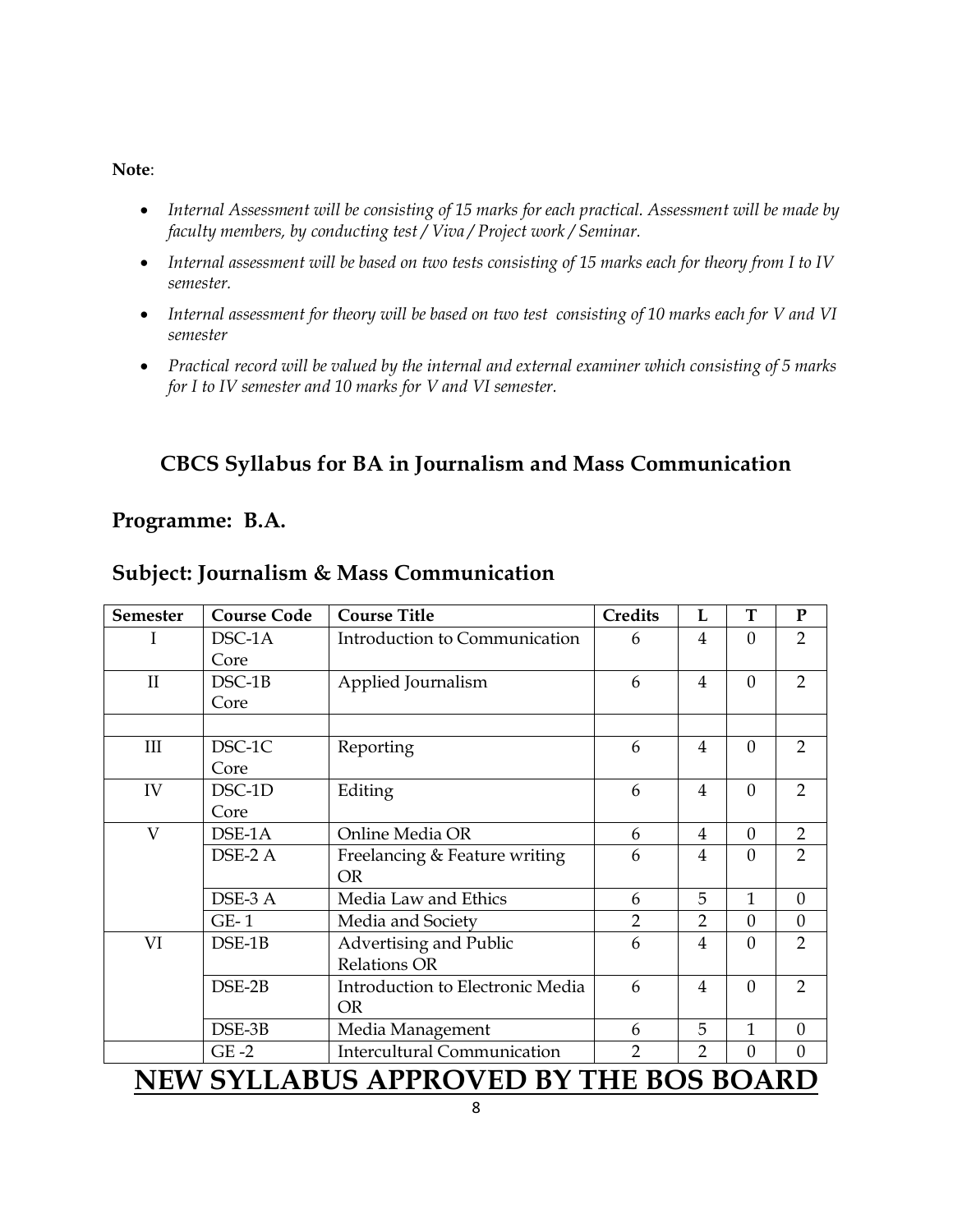# **I Semester**

# **DSC-1A Core : INTRODUCTION TO COMMUNICATION**

#### *Objectives / Learning Outcome:*

#### **To understand the concept, nature and scope of communication and to learn to effectively use communication in Journalism.**

#### **Units**

- **I Concept of Communication:** Nature and scope of communication, functions and significance of communication, Process of communication, Types of communication – Intrapersonal, Interpersonal, Group communication, Organizational communication.
- **II Mass communication:** Definition, nature, scope, functions. Mass Media—TV, Radio, Newspapers, magazines, and Internet, Mass media and society- Role of communication in cultural promotion, social transformation and national development.
- **II1 Communication Skills**: Oral and written communication skills. Art of public speaking-- Personal letters and Business letters
- **IV Communication models:** Aristotle Model, SMCR model, Lasswell model, Osgood model and Schramm model.

### **PRATICALS**

Public Speaking, Debates, Discussions, Quiz. **Portion for Record:** Drafting a business letter, Personal letter, Resume writing

#### *Books for Reference:*

| 1.  | Theories of Mass Communication                 | Daniel Learner            |
|-----|------------------------------------------------|---------------------------|
| 2.  | <b>Understanding Media</b>                     | Marshall Mcluhan          |
| 3.  | Passing of the traditional Society             | Danial Lerner             |
| 4.  | Communication and Development                  | EveretM.Rogers            |
| 5.  | Mass Media and National Development            | Wilbur Schramm            |
| 6.  | <b>Mass Communication</b>                      | Uma Nurulla               |
| 7.  | Development Communication                      | Uma Nurulla               |
| 8.  | Samooha Madyamagalu                            | <b>B.S.Chandrashekar</b>  |
| 9.  | Hand Book of Journalism and Mass Communication | VirBalaAggarwal / VSGupta |
| 10. | <b>Mass Communciation</b>                      | Wilbur Schramm            |
| 11. | <b>Communication Models</b>                    | Denis Mcquail             |
| 12. | Theories of MC                                 | Melvin Defleur            |
|     | <b>Suggested Readings:</b>                     |                           |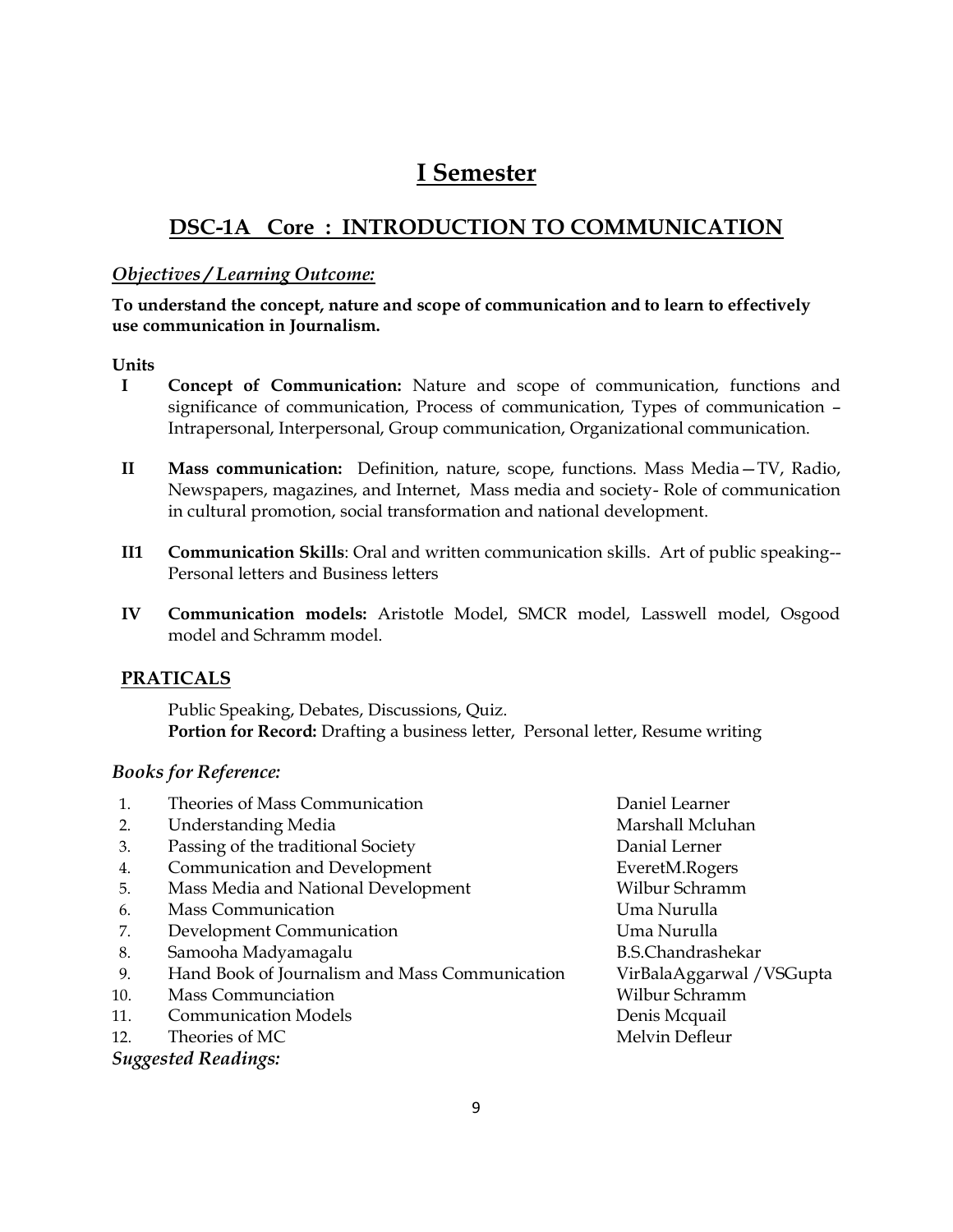Michael Ruffner and Michael Burgoon, Interpersonal Communication (New York, Holt, Rinehart and Winston 1981, 21‐34; 59‐72 John Fiske, Introduction to Communication Studies, (Routledge 1982), pp 1‐38

Dennis McQuail, Mass Communication Theory, (London, Sage, 2000), pp 1‐11; 41‐54; 121‐133 (fourth Edition) Baran and Davis, Mass Communication Theory, Indian Edition, (South West Coengate Learning, 2006) pages 42‐64; 71‐84; 148‐153; 298‐236

Kevin Williams, Understanding Media Theory, (2003), pp.168‐188

Robin Jeffrey, Cell Phone Nation: How Mobile Phones have Revolutionized Business, Politics and Ordinary Life in India. New Delhi:

Hachette (2013) Ravi Sundaram, The Art of Rumour in the Age of Digital Reproduction, The Hindu, August 19, 2012 http://www.thehindu.com/news/national/the-art-of-rumour-in-

the-age-of-digitalreproduction/article3792723.ece (Unit 1)

ShohiniGhosh, ―Inner and Outer Worlds of Emergent Television Cultures,‖ in No Limits: Media Studies from India, Ed. Ravi Sundaram. New Delhi: Oxford (2013).

## **II Semester**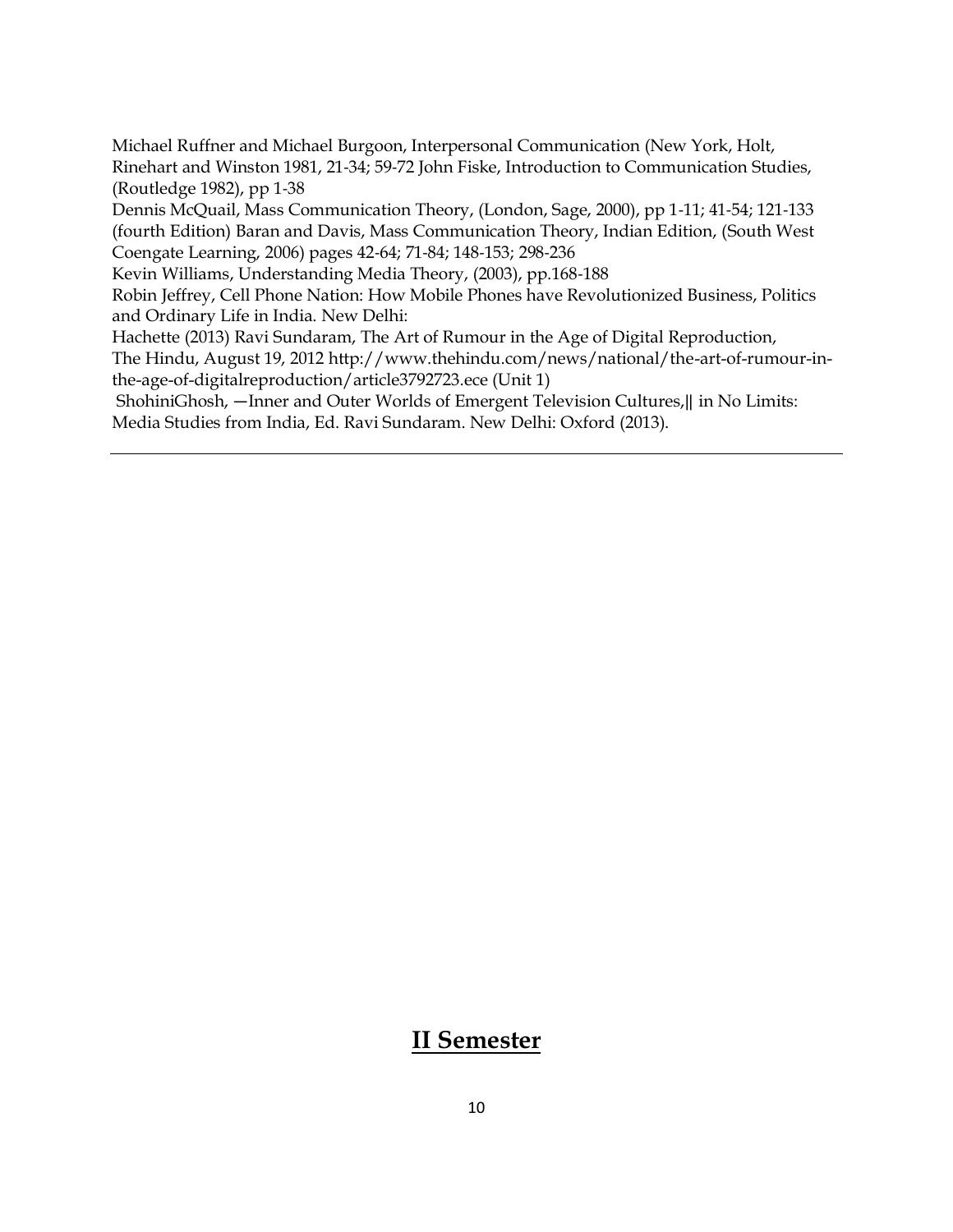# **DSC-1B Core : APPLIED JOURNALISM**

#### *Objectives / Learning Outcome:*

**To understand the concept, nature and scope of Journalism. To orient the students about the history of Journalism in India. To Job opportunities available in the field of Journalism.** 

#### **Units**

- **I Journalism:** Definition, Nature, Scope and Role of Press in Democracy, Principles, Functions and Significance. Journalistic terminologies. Journalism as Profession, Career opportunities, Professional Ethics.
- **II History of Journalism in India** with special reference to James Augustus Hickey, Raja Rammohan Roy, Annie Besant, M. K.Gandhi; **Kannada Press –** Origin and growth, Stalwarts of Kannada Journalism – M. Venkatakrishnaiah, DVG, Mohare Hanumantha Rao, Post Independent India
- **IV** Qualifications, Duties and Responsibilities of Journalists, Principles of Journalism. Journalism and democracy. (Role of Media in Democracy)
- **V Branches of Journalism:** Brief Introduction to Community Journalism, Business Journalism, Magazine Journalism, Freelancing.

#### **PRATICALS**

**Introduction to Computers (Basics and Fundamentals of Computers) Record presentations:** Freelancing, Letter Writing, Writing Letters to Editor. **Contemporary debates and issues relating to media**

#### *Books for Reference:*

| 1.  | Professional Journalism                                           | M V Kamath          |
|-----|-------------------------------------------------------------------|---------------------|
| 2.  | Theory and Practice of Journalism                                 | B N Ahuja           |
| 3.  | Mass Communication $&$ Journalism in India                        | Keval J Kumar       |
| 4.  | Adhunika Bharathiya Parthrikodhyma                                | Shree L Bhandarkar  |
| 5.  | Professional Journalist                                           | John Hohenberg      |
| 6.  | Mass Communication $&$ Journalism in India                        | Mehta               |
| 7.  | Eradu Dadagala Nadhuve                                            | NiranjanVanalli     |
| 8.  | Pathrikodyama                                                     | RanganathRao        |
| 9.  | History of Indian Journalism                                      | S Natarajan         |
| 10. | Indian Journalism                                                 | Nadig Krishnamurthy |
| 11. | Journalism in India                                               | R.Parthasarathy     |
| 12. | New History of Indian Journalism                                  | G N S Raghavan      |
| 13. | History of Press, Press Laws & Communication                      | B N Ahuja           |
| 14. | Karnataka Pathrika IthihasaVol 1,2,3 - Karnataka Pathrika Academy |                     |
| 15. | Indian Journalism - K M Srivastava                                |                     |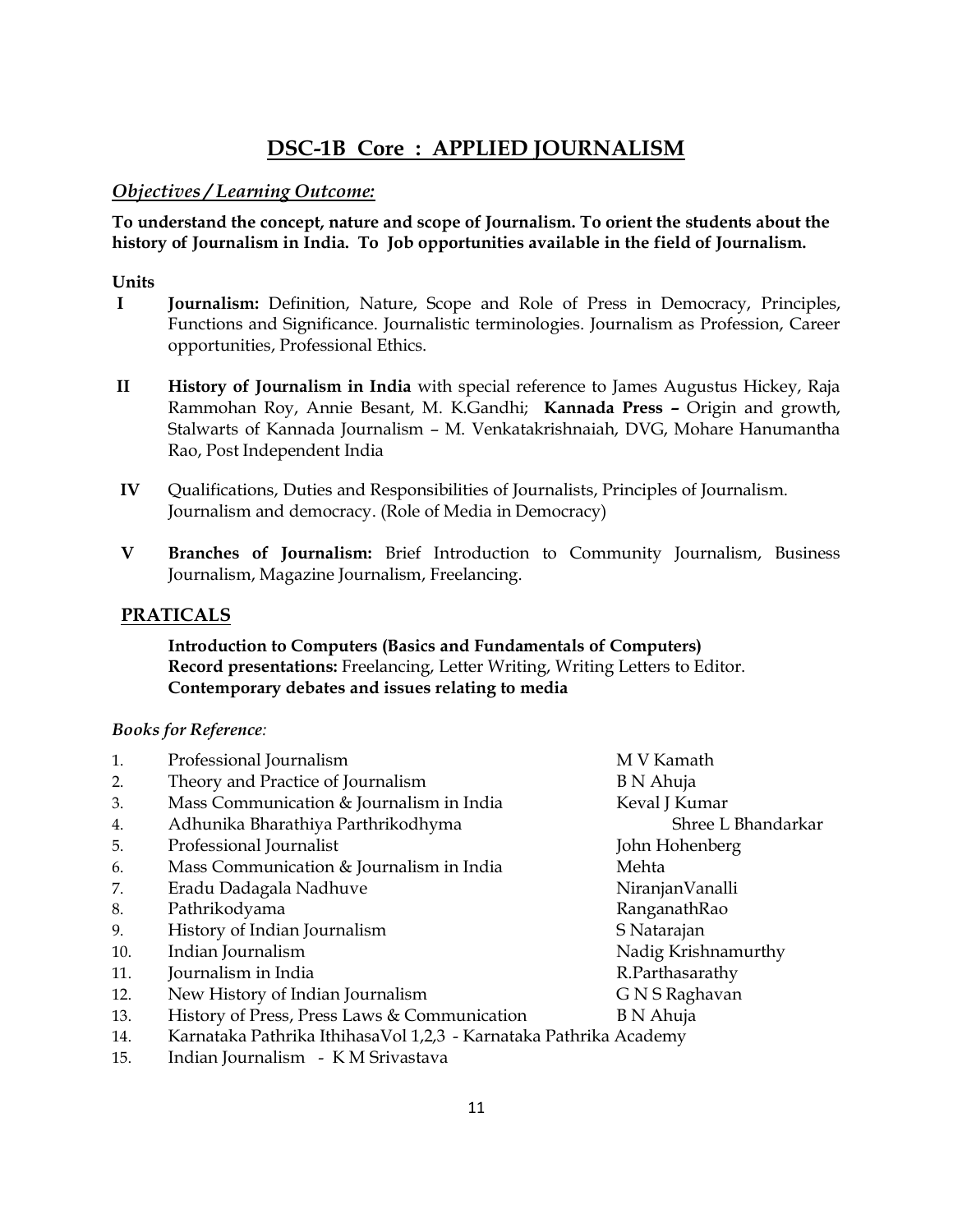16. ¨sÁgÀwÃAiÀÄ ¥ÀwæPÉÆÃzÀåªÀÄ - £ÁrUÀ PÀȵÀÚªÀÄÆwð.

17. PÀ£ÁðlPÀ ¥ÀwæPÉ EwºÁ¸À (J¯Áè ¸ÀA¥ÀÄlUÀ¼ÀÄ) – ««zsÀ ¯ÉÃRPÀgÀÄ

18. DzsÀĤPÀ ¸ÀAªÀºÀ£À ªÀiÁzsÀåªÀÄUÀ¼ÀÄ ªÀÄvÀÄÛ PÀ£ÀßqÀ C©üªÀÈ¢Þ – qÁ. £À. ¥ÀÆtÂðªÀiÁ

19. ºÉƸÀUÀ£ÀßqÀzÀ CgÀÄuÉÆÃzÀAiÀÄ – qÁ. <sup>2</sup>æÃ¤ªÁ¸À ºÁªÀ£ÀÆgÀÄ

20. PÀ£ÁðlPÀ KQÃPÀgÀt EwºÁ¸À – UÉÆÃ¥Á®gÁªï JZï.J¸ï.

21. ¸ÀAªÀºÀ£À ªÀiÁzsÀåªÀÄUÀ¼ÀÄ - ©.J¸ï. ZÀAzÀæ±ÉÃRgÀ

#### *Suggested Readings:*

Bruce D. Itule and Douglas A. Anderson. News writing and reporting for today's media; McGraw Hill Publication, 2000.

M.L. Stein, Susan Paterno & R. Christopher Burnett. News writer's Handbook: An Introduction to Journalism; Blackwell Publishing, 2006.

George Rodmann. Mass Media in a Changing World; Mcgraw Hill Publication,2007. Carole Flemming and Emma Hemmingway. An Introduction to Journalism; Vistaar Publications,2006.

Richard Keeble. The Newspaper's Handbook; Routledge Publication,2006.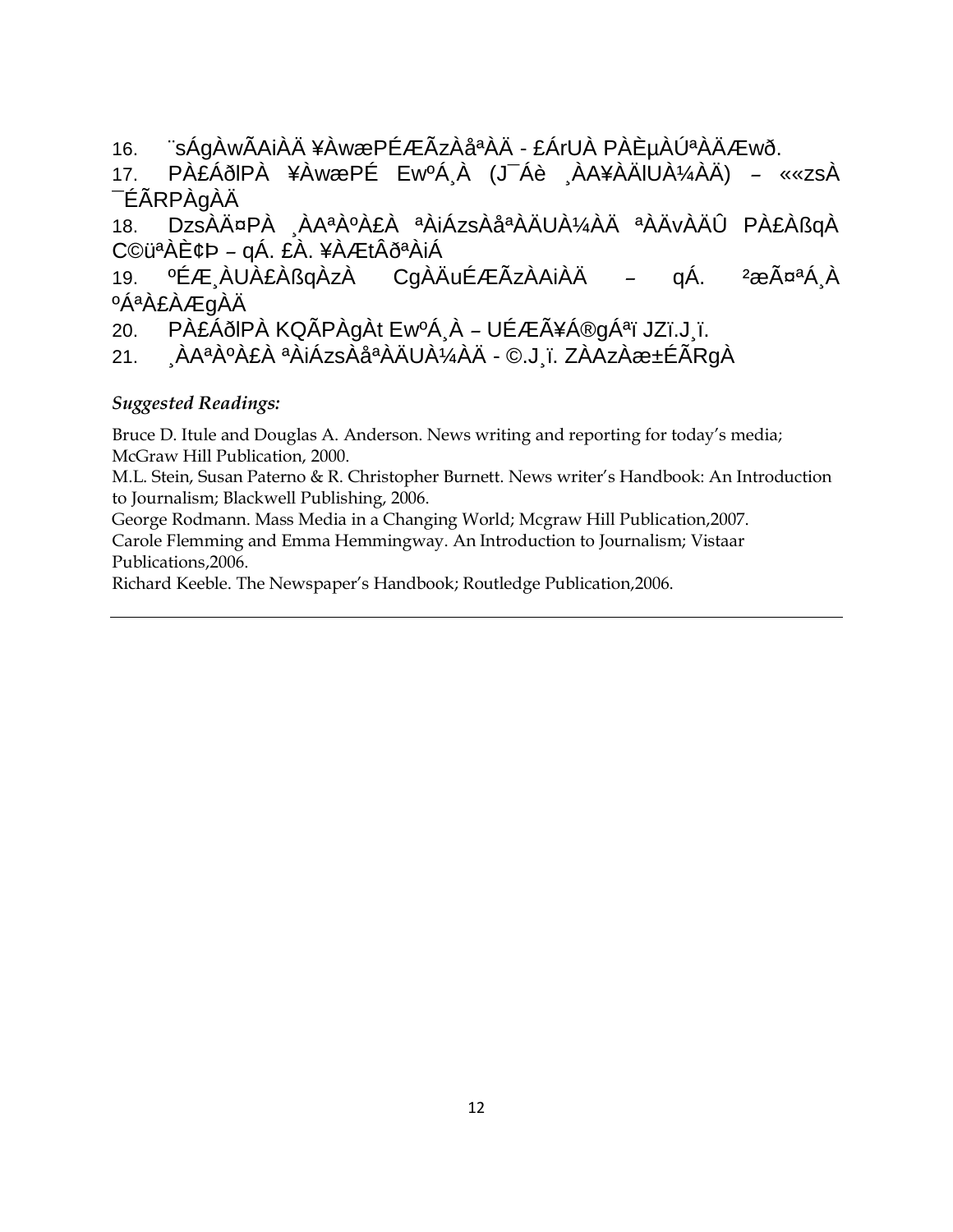# **III Semester**

# **DSC-1C Core : REPORTING**

#### *Objectives / Learning Outcome:*

**To understand the concept of News, Reporting and Techniques, Media Conference, Press Release and different types of Reporting.** 

#### **Units**

- **I Concept of News:** Concept of news, elements of news, sources of news, Structure of news, 5 Ws & 1H, presentation of a report, Lead and types of lead, Qualities of a Reporter.
- **II Reporting :** Qualifications and responsibilities of a reporter, techniques of news gathering – interview, media conference, press release, field work and observation.
- **III Writing Styles:** journalistic writing and Technical writing, Art of Interview- preparation, method, writing Interview stories; Reviews, Types of reviews – Film, Theatre, Book.
- **IV Types of Reporting:** Covering Beats: Politics, Speech**,** Crime, Accident, sports, Legislative, Education, Local Self Governments, Moffusil News, investigative reporting, legislature reporting, interview stories.

#### **PRATICALS**

Model of Press Conference, Visit to Newspaper Office, Internship training. **Record presentations:** Writing Press Note and Press Release, News Writing based on Press Release, Comparison and analysis of various newspapers and magazines.

**Internal Assessment:** Internal assessment may be based on covering the beats and writing reports etc.

#### **Books for Reference**

- 1. News Reporting B N Ahuja& S SChhabra
- 2. News Reporting & Editing K M Shrivastava
- 3. News Writing and Reporting **M** Neal & Suzanne S Brown
- 
- 5. Journalists Handbook M V Kamath
- 6. Professional Journalism John Hohenberg
- 7. Professional Journalism M V Kamath
- 8. Informing the People C H Brown
- 9. Suddiashte Alla NiranjanaVanalli
- 10. Headline Writing Sunil Saxena
- 11. News Writing and Reporting Neal James
- 12. Basic News Writing Melvin
- 4. Here is the news Rangaswamy Parthasarathy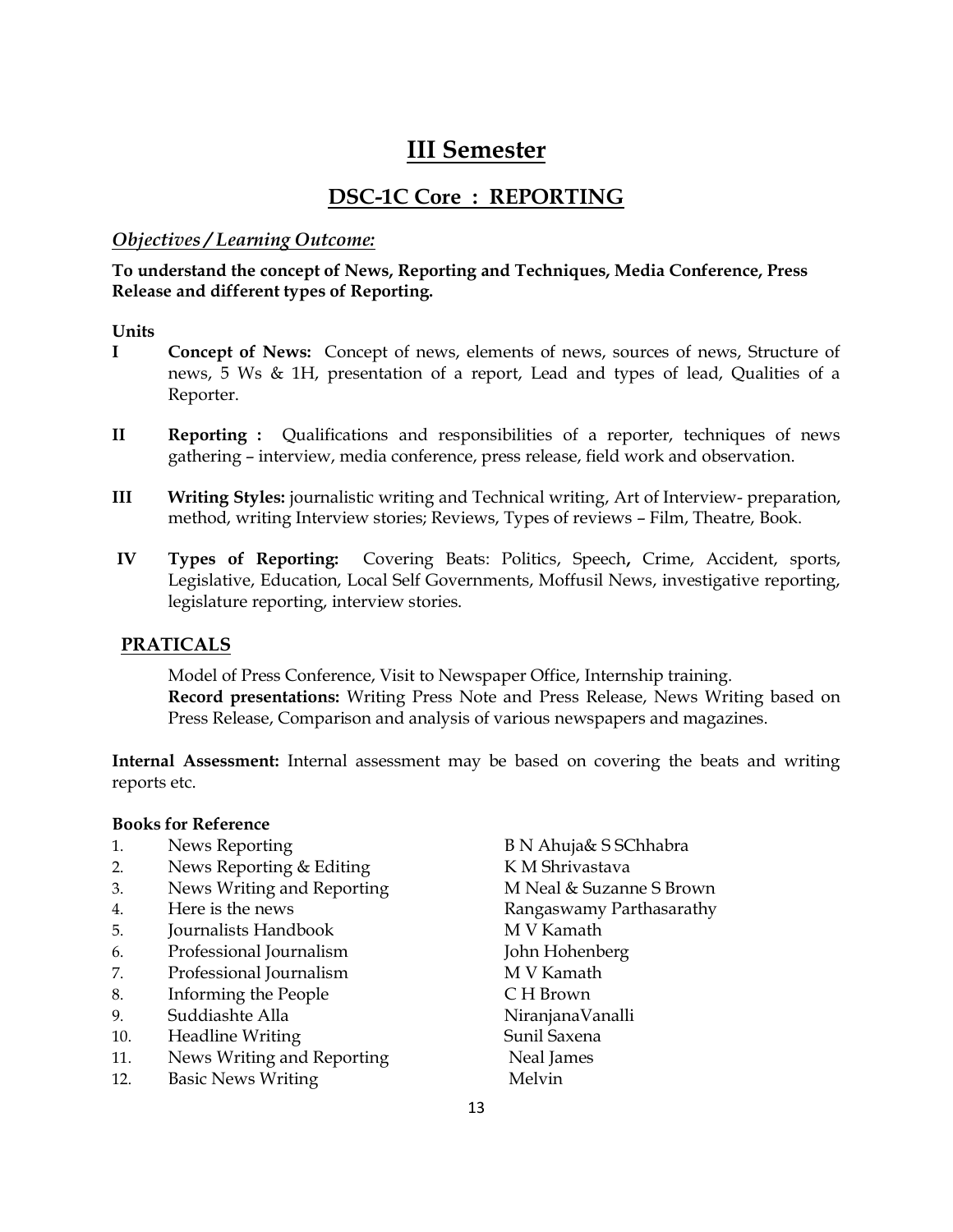- 
- 
- 15. Varadhigarike

13. Technical Report Writing Pauley (Steve) &Richordan (Daniel)<br>14. Varadhigarike Karnataka Pathrika Academy 14. Varadhigarike Karnataka Pathrika Academy<br>15. Varadhigarike K.J.Joseph

#### *Suggested Resources & Documentaries*

News Bulletins in English and Hindi on National and Private channels (as teaching material) Documentary - The future of Television News. Reporting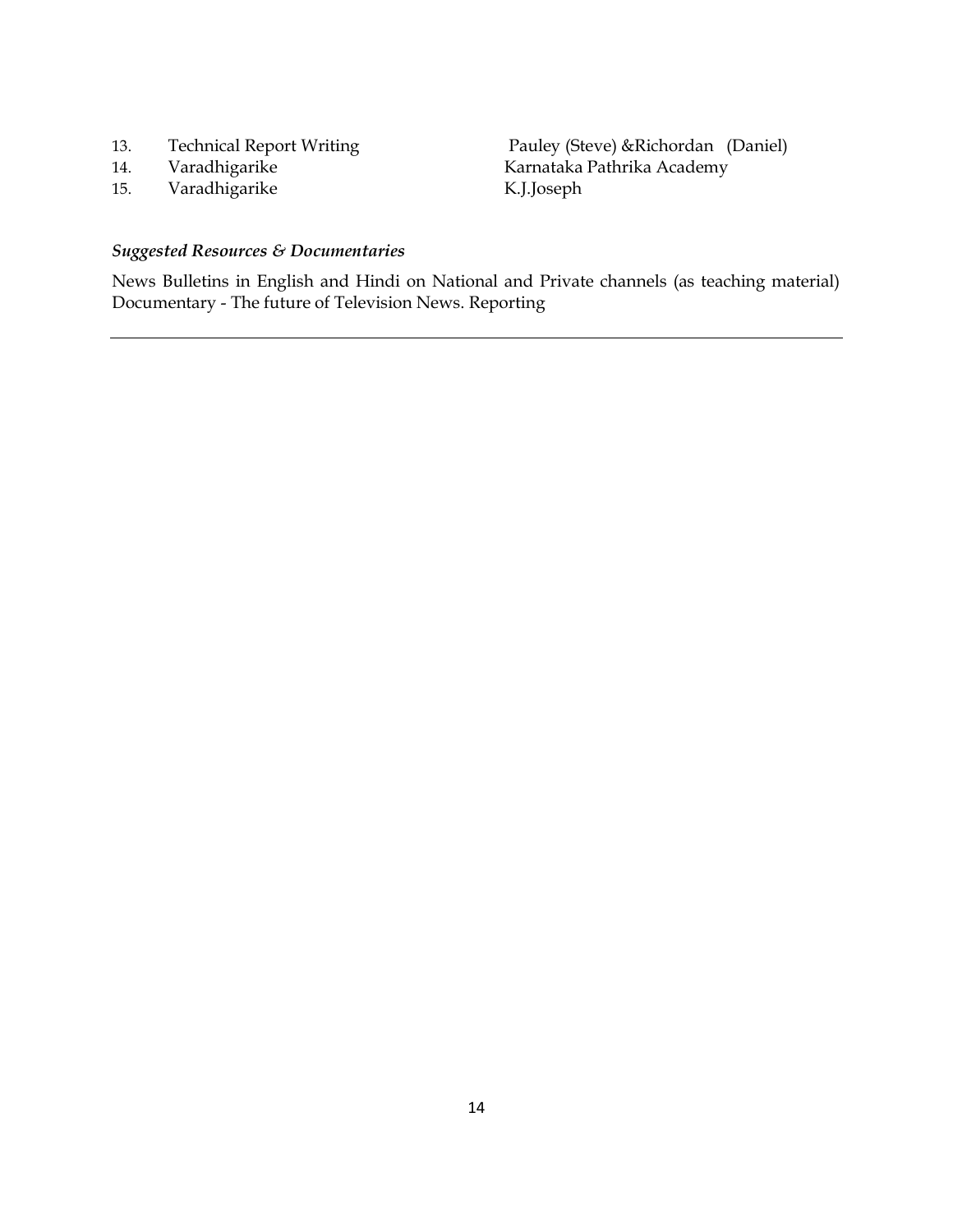# **IV Semester**

## **DSC-1D Core : EDITING**

#### *Objectives / Learning Outcome:*

#### *To teach fundamental of Editing. To understand the concept of Editing and Techniques, Rewriting, editorial writing and translation.*

#### **Units**

- **I Editing Techniques:** Concept of Editing, Organization structure of a newspaper, anatomy of news room, editorial staff members, Functions, Significance of editing; Principles of editing, rewriting, and editorial writing.
- II **Editorial page:** Editorial: significance and types op-ed page, Letters to the Editor, Resident editor / Chief of Bureau; Headlines- functions and types
- III **Newspaper Design:** Concept of newspaper design, need for newspaper design, principles of designing, style sheet, designing software. Front page Design, sports page design, pagination, photo editing and caption writing.
- IV **Translation:** Meaning, principles, techniques and types.

Practicals : Internal assessment may be based on editing copies, writing headlines, writing Editorial, Letters to editor, structuring a dummy editorial page, etc. Discussions on current affairs, debates and tests may be held regularly.

#### **Books for Reference:**

- 
- 2. News Editing Bruce Westley
- 3. News Headlines **Harold Evans**
- 4. Newspaper Design Harold Evans
- 5. The Sub Editor's companion Michael Hides
- 6. News reporting & Editing K M Srivastava
- 7. Elements of newspaper design Ames
- 8. Simple Sub's Book Lealie Sellers
- 9. Newspaper Design Harold Evans
- 10. Editing A Handbook of Journalism TJS George
- 
- 12. Bhashanthara Kale **Brandhan Gurudutt**
- 13. Niyata Kalika Sampadane Niranjana Vanalli
- 14. Suddi Sampadane Dr.K.J.Joseph

1. The Art of Editing The P.K.Baskette and JizSissors 11. Patrika Bhashe Padmaraja Dandavathe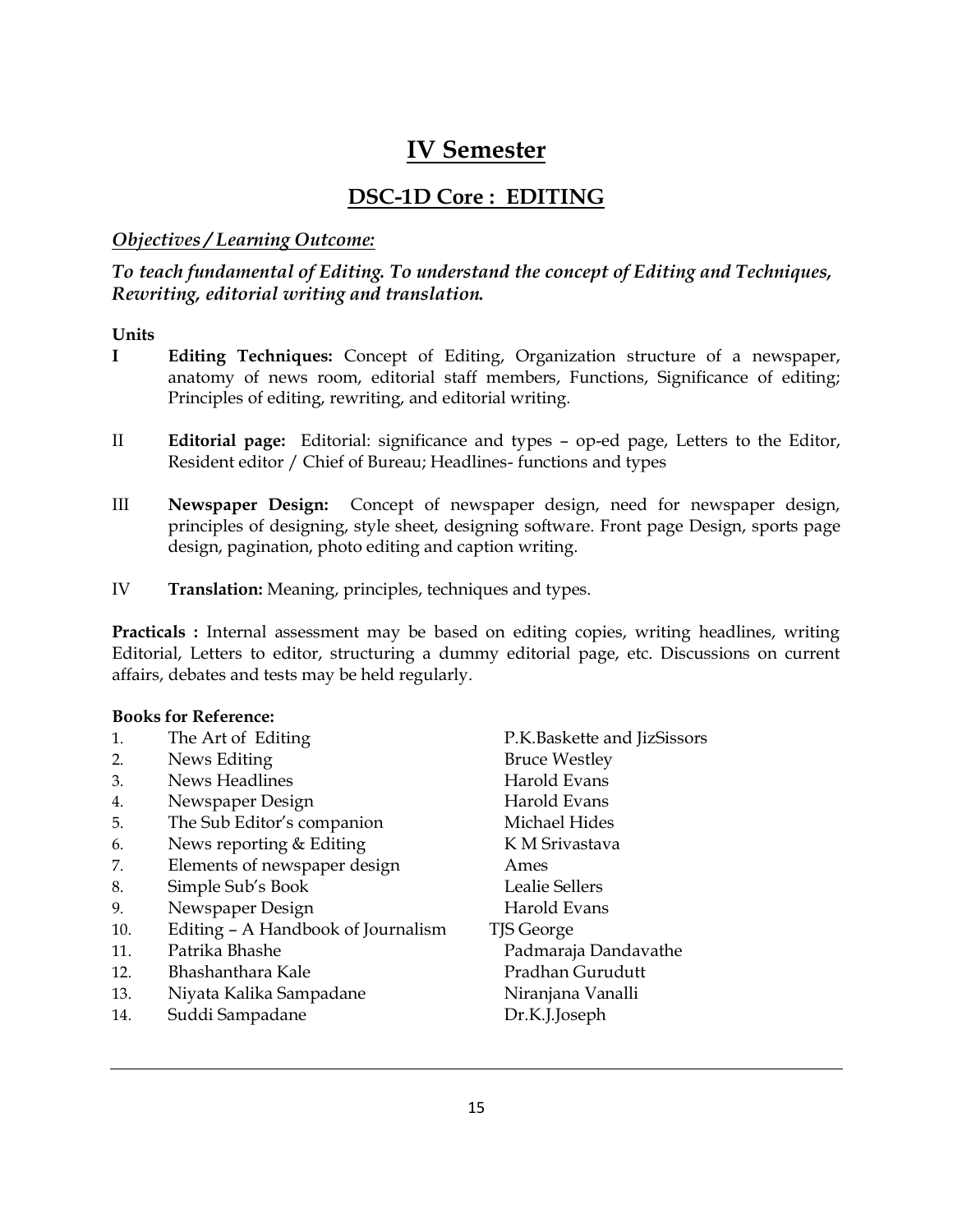# **V Semester**

# **DSE-1A Core : ONLINE MEDIA**

#### *Objectives / Learning Outcome:*

*To teach basics and fundamental of Computers, To Learn and understand the concept of Application in Media, Designing and Pagination.* 

#### **DSE-1A Online Media**

- I. Introduction to Computers Hardware and Operations Computer and Newspaper Production – Reporting, Editing, Pagination and Printing
- II. Software for Newspaper Production, Internet DTP —PageMaker/Indesign/Quark Express, Nudi/Baraha
- III. Software for Designing and Photo-Editing : CorelDraw, Photoshop. Presentation of Posters, PPT and Display Advertisements.
- IV. Web Journalism Nature, Scope, Techniques of Web Writing, Illustrations and Presentation and Multimedia. Web Glossary.
- V. Online Journalism Writing for the web- Blogging Blogging software and Technique The Public Sphere in the Internet Era- Citizen Journalism and Mobile Journalism - Cyber Laws of India- Laws and Ethics related to Cyber Medium.

### **PRATICALS**

- 1. Create a Individual Lab Journal in PageMaker/Indesign/Quark Express
- 2. Create a blog account and contribute
- 3. Create a social media account and voice your opinion
- 4. Poster Presentation and Wall Magazine Presentation
- 5. Dummy Individual Lab Journal both in Kan/Eng.

#### **Books for Reference:**

- 1. Producing for the Web ( Media Skills) Jason Whittaker, 2000.
- 2. Writing for Multimedia and the Web A practical guide to content development for interactive media – Timothy Garrand.
- 3. The Digital Designer: 101 Graphic Design Projects for print, the web, multimedia, and motion graphics – Stephen Pite.
- 4. Absolute beginner's guide to computer basics- Michael Miller.
- 5. Discovering Computers 2007: A Gateway to Information, Complete Gary B.Shelly, Thomas J.Cashman and Misty E.Vermaat.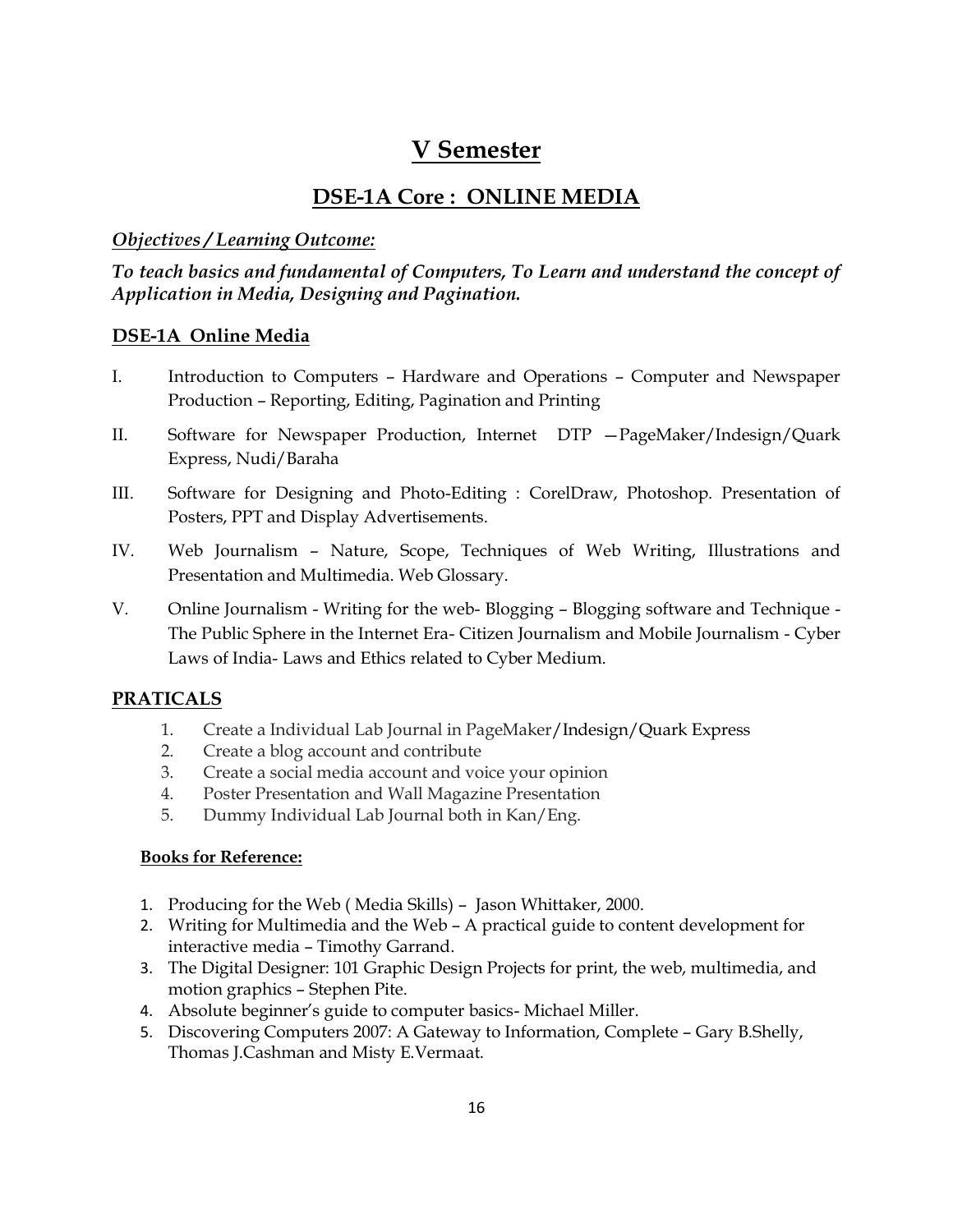- 6. Clear Blogging: How People blogging are changing the world and how you can join them – Bob Walsh.
- 7. Hands on guide to video blogging and podcasting Damien Stolarz.
- 8. Journalism and New Media John V.Pavlik.
- 9.  $21$ <sup>st</sup> century journalism a practical guide Andras Nyiro and others..
- 10. The Idea of Public Journalism Theodore L.Glasser

#### **OR**

## **DSE-2 A Freelancing & Feature writing**

#### *Objectives / Learning Outcome:*

#### **To understand the concept of Feature, Techniques of Feature Writing, types of Feature, Freelancing and Feature Syndicate.**

- I. **Feature:** Definition and Characteristics– Structure of a Feature Types of Feature. Difference between News and Feature.
- II. **Writing Feature** Techniques of Feature Writing; Sources of Ideas Collection of materials; Presentations; Market for features.
- III. **Freelancing – Illustrations :** Meaning, Scope and Significance of Freelancing. Illustrating the write-ups with photographs, drawings, maps, caricatures. Channels of News Pictures – viz., Wire, Satellite, Agency, Stock, Picture Library, Paid News.
- IV. **Feature Syndicates; Columns:** Characteristics, Techniques of Writing Columns, Types of Column, Columnists. Impact of Globalization on Media.

#### **PRATICALS**

- 1. Personality Feature
- 2. Heritage or Historical Feature.
- 3. Environmental Story
- 4. Human Rights issue
- 5. One feature with Five Feature Photographs.

#### **Books for Reference:**

- 1. How to Criticize books- O Hinkle and J Henry
- 2. Effective Feature Writing C A Sheenfeld
- 3. Modern Feature Writing H F Harrington and Elme Scott Watson
- 4. Writing Feature Articles A Practical Guide to methods and Markets hennessy
- 5. Before My Eyes: Film Criticism and Comment Kauffmann
- 6. Beyond the Facts A Guide to the Art of Feature Writing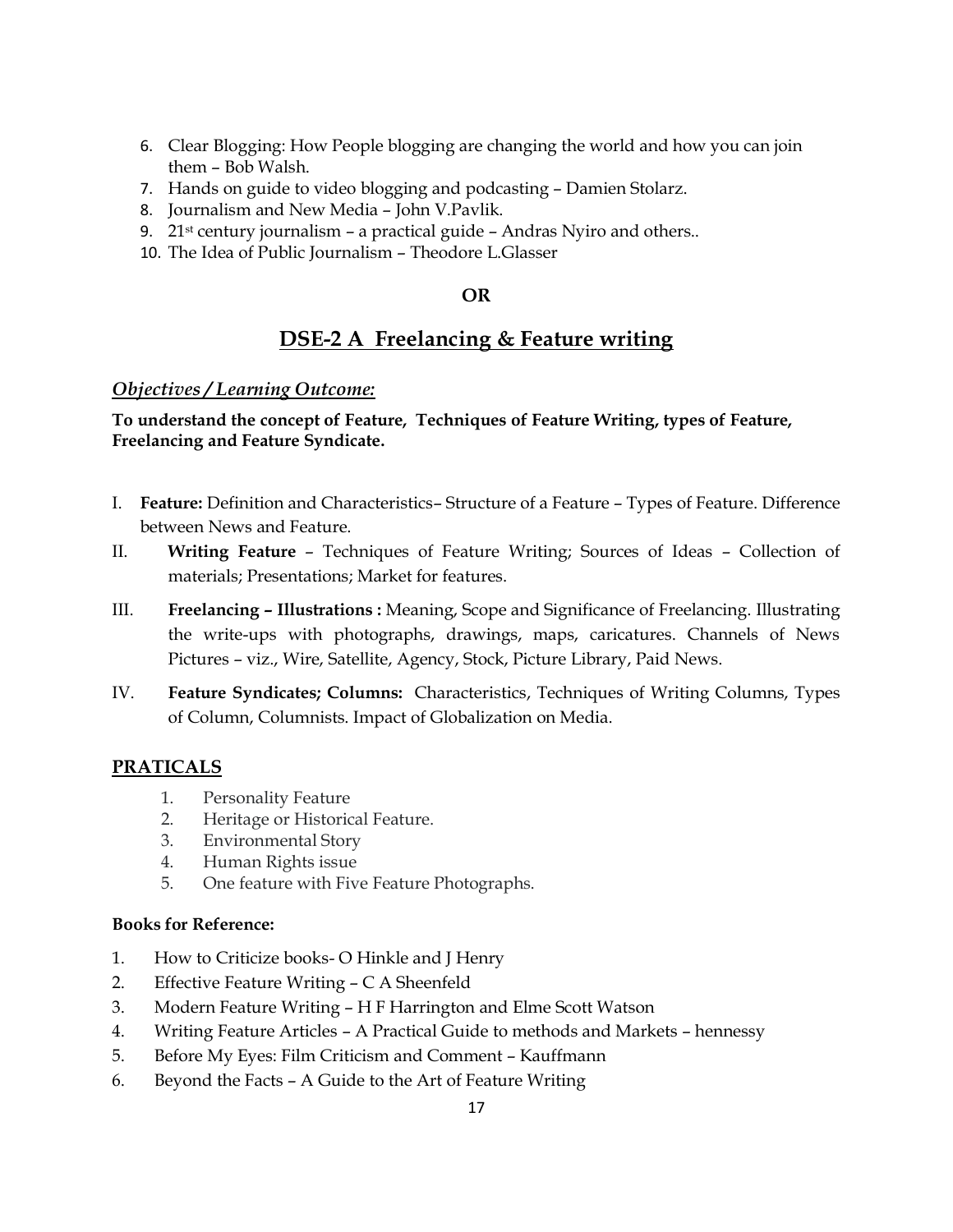- 7. Freelancing R K Murthy
- 8. Suddiyashte Alla Niranjana Vanalli

#### **OR**

# **DSE-3A Media Law and Ethics**

#### *Objectives / Learning Outcome:*

**To understand the concept of Freedom of Press, Code and Ethics of Journalists, RtoI, Defamation and learning Articles and Civil and Criminal Procedure Codes.**

- I. **Concept of Freedom of Speech,** Press during Emergency of 1975, Press freedom in Indian Constitution – Article 19 (1)(a ), Article 19 (2). Case studies
- II. **Defamation :** Libel and Slander, Contempt of Court Civil and Criminal; Censorship, Sedition, Obscenity, Law of Parliamentary Privileges. Case studies
- III. **Right to Information,** The Official Secrets Act 1923, The Copyright Act, Working Journalist Act, Cyber Laws –case studies, Rules of Newspaper Registration. Press Commission Reports – I and II Press Commission, Press Council – Structure, Functions and Significance.
- IV. **Code of Ethics –** Reporting, Editing, Broadcasting, case studies

#### *Essential Readings :*

- 1. Laws of the press in India Durga Das Basu
- 2. Media and Ethics S K Aggarwal
- 3. Mass Media Laws and Regulations in India K S Venkataramaiah
- 4. Press and the Law AN Grover
- 5. Freedom of the Press Some Recent Incidents K S Venkataramaiah

#### *Suggested Books :*

- 6. Mass Media and Freedom of Press in India K S Padhy
- 7. The Press Council T N Trekha
- 8. Journalism: Ethics, codes and the Law Someshwara Rao B.
- 9. Reports of First and Second Press Commission
- 10. Lakshamana Rekha N.S.Ashok Kumar
- 11. Patrika Kanunu Arjun Deva
- 12. Madhyama Nirvahane Mattu Madhyama Kanunu K.J.Joseph

# **GE- 1 Media and Society**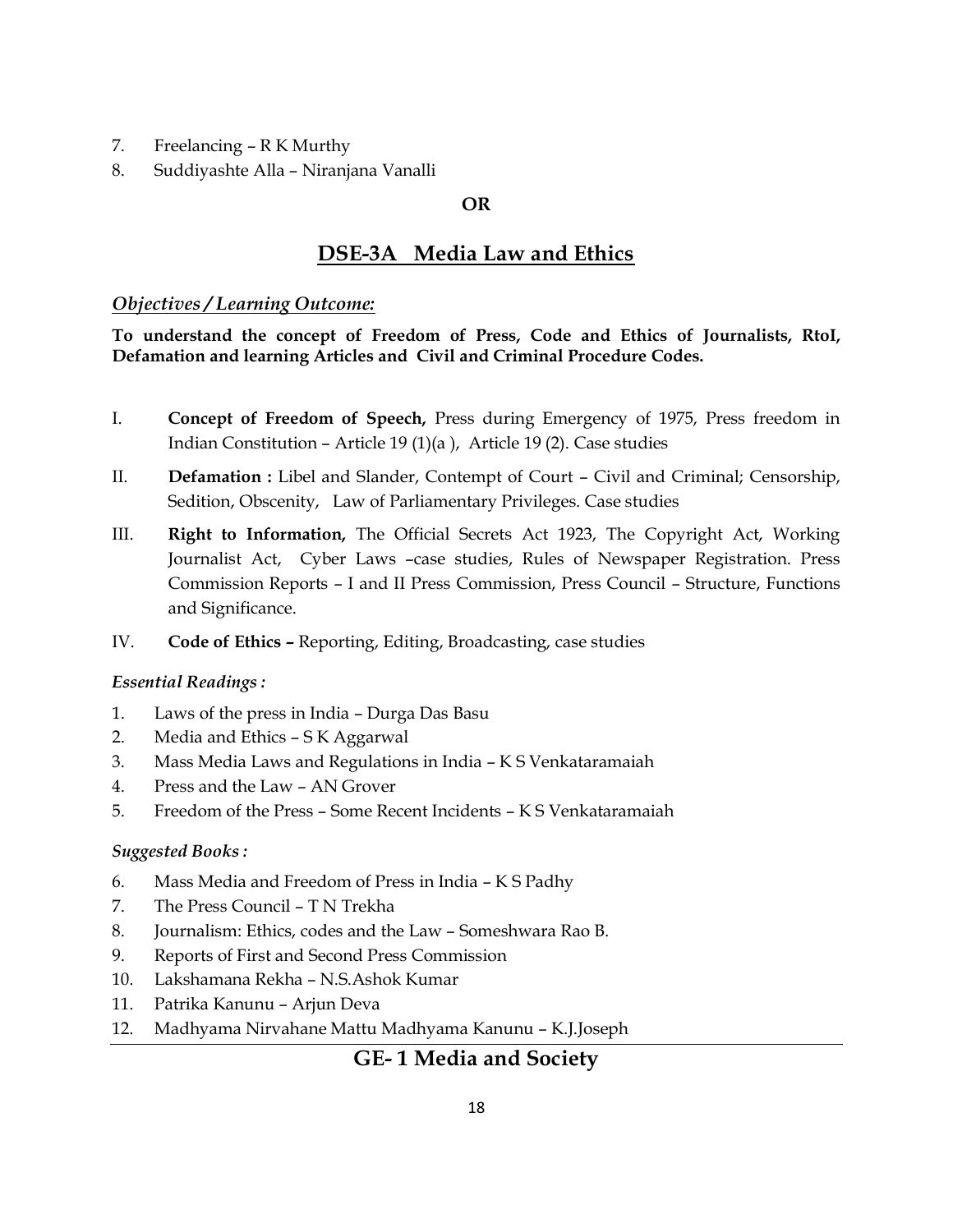#### *Objectives / Learning Outcome:*

#### **To understand the concept of Freedom of Press, Learning Articles and Civil and Criminal Procedure Codes. Role of Media in Democracy. News Coverage/Reporting etc.**

- I. Role the media in democracy and the effect of political, economic, cultural, and technological factors on the operation of the media.
- II. Censorship and government control, media and conflict
- III. Media diversity and pluralism, , issues of social class, poverty, development, and public health, advertising, and trends such as celebrity journalism and "infotainment".
- IV. The effect of news coverage on the public, and the ways in which governments exercise power and communicate through the media.

#### **Books for references:**

- 1. Media and culture an introduction to mass communication Richard Campbell.
- 2. Mass media issues analysis and debate Jeorge Oddman.
- 3. Media and Democracy in Asia An AMIC compilation, 2000.
- 4. Dynamics of mass communication: Media in Transition Joseph Dominick
- 5. Conflict sensitive journalism Ross Howard
- 6. Media power in politics Graber, Doris. 1980.
- 7. Media and Society Arthur Asa Berger
- 8. Media and Society: challenges and opportunities Edited b y Vir Bala Aggarwal

# **VI Semester**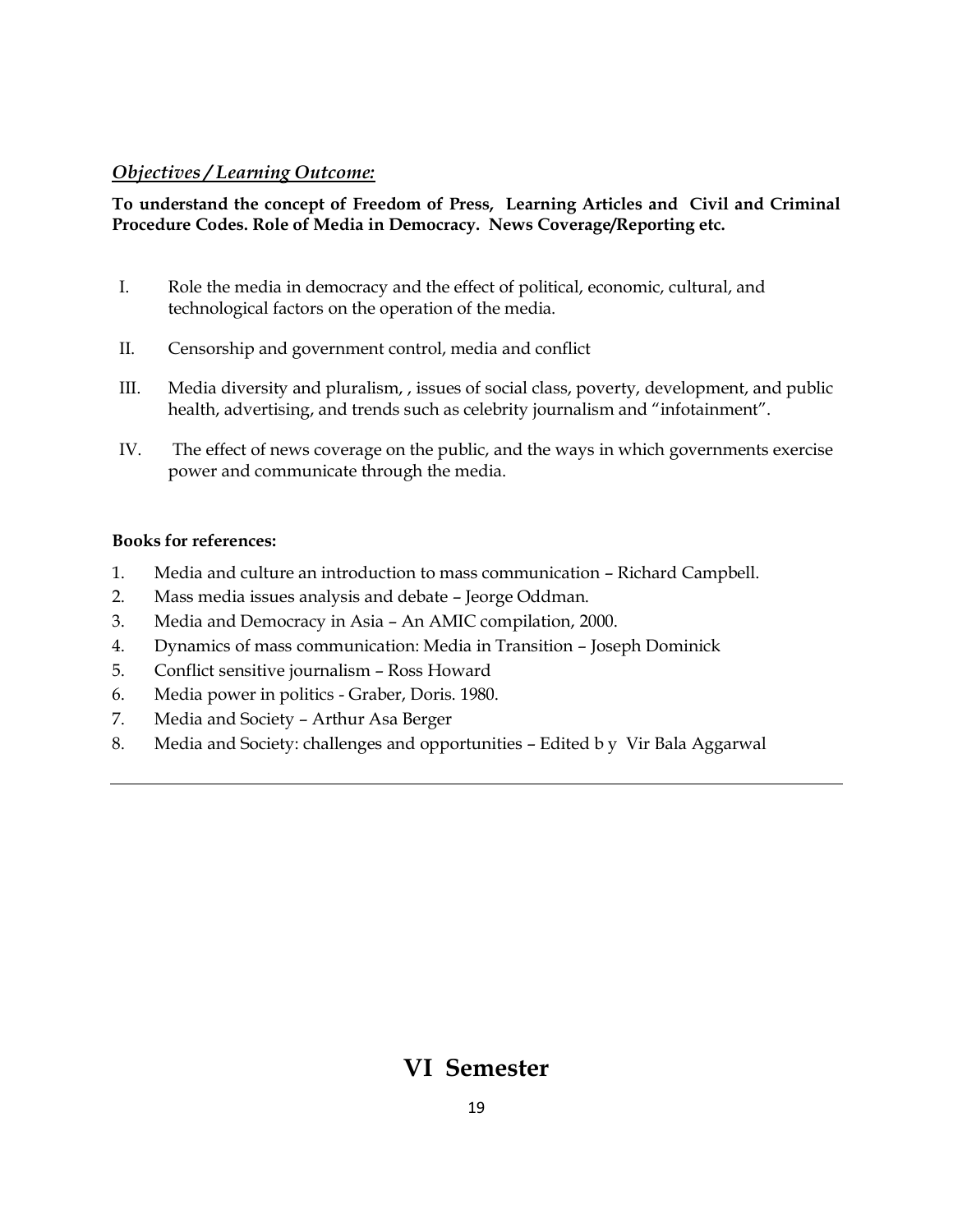# **DSE-1B Advertising and Public Relations**

#### *Objectives / Learning Outcome:*

*To teach basics and fundamental of Advertising, Advertising Agencies. To Learn and understand the concept of PRO. Designing of Advertisements.* 

- I **Advertising:** Meaning, nature, scope origin and development of advertising types of advertising – Role of advertising in society – Advertisement and Ethics
- II **Advertising agencies** structure and functions copy writing visualization
- III **Public Relations:** Meaning, Nature and Scope qualifications of a Public Relations Officer – Role and responsibilities in an organization – difference between Publicity, Public opinion, Propaganda and Public Relations;
- IV **Public Relations Tools –** House Journals; Content and Types Corporate Communication – Professional Bodies of PR

#### **PRATICALS**

- 1. Create a Mad Ad.
- 2. Create a Brochure
- 3. Display Ad (Product or Service)
- 4. Create Invitation and Pamplet and Advertisement and Classifieds
- 5. House Journal

#### **Books for references:**

- 1. Advertising, principles and practice William Wells.
- 2. Advertising Procedure Otto Kleppner
- 3. Ogilvy in Advertising David Ogilvy
- 4. Advertising media planning Sisson Z.Jack and Lincoin Bumba
- 5. Brand positioning: strategies for corporate advantage Subroto Sengupta, Tata Mc Graw Hill.
- 6. Advertising principles and practice Chunawala and Sethia
- 7. Public Relations Edward L. Bernays
- 8. Strategic Planning for Public Relations Ronald D.Smith
- 9. Mr.Lee's Publicity Book: A Citizen's Guide to Public Relations Ivy Lee

# **OR DSE-2B Introduction to Electronic Media**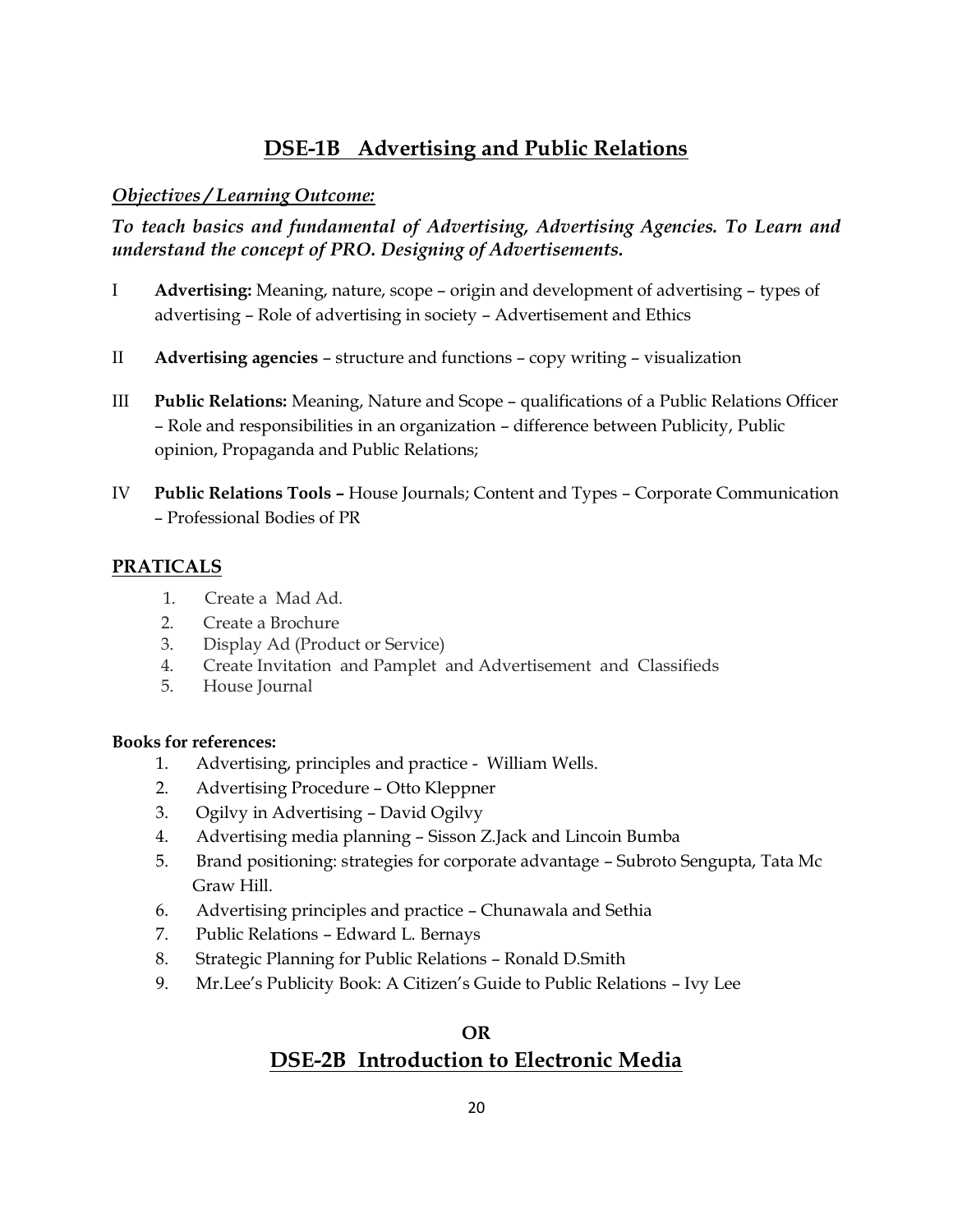#### *Objectives / Learning Outcome:*

#### **To understand the concept of Electronic Media. Origin of Radio, TV and Indian Cinema.**

- I **History of Radio –** Evolution and development of radio in India. AM and FM Radio, Educational radio, Farm radio and principles of writing for radio;
- II **History of Television –** Development of television in India Advent of Private channels, Cable and Satellite TV; Television as an educational Medium; TV program formats – Basic production techniques- Writing for TV
- III **Brief history of Indian Cinema –** Kannada Cinema Recent trends Process of Film Censorship – CBFC-NFDC
- IV **Writing for Radio, TV and Film Production –** Principles and Techniques. Radio Jockey and TV anchoring – Qualities, language, skills

#### **PRATICALS**

- 1. Review writing for Electronic Media : Radio and TV Programme.
- 2. Create a social media account and voice your opinion
- 3. Analyze any one online Newspaper if your choice
- 4. Citizen Reporting via online app.
- 5. Analysis of any Social Media.

#### **Books for references:**

- 1. Radio and guide to broadcasting techniques Evans
- 2. Broadcasting and the people \_ Mehra Masani
- 3. Writing for TV and radio Robert Hellard.
- 4. Modern radio production O'Donnell Lewis B., Philip Benoit and Carl.Hausman
- 5. A guide to scripting for TV, Radio and Film Ronald wolfe.
- 6. A guide to scripting for TV, Radio and Film Ronald wolfe.
- 7. Techniques to TV Production Rudy Bretz (McGraw Hill)
- 8. Video Production Handbook Miller (Focal Press)
- 9. Techniques of TV Production Gerald Millerson
- 10. TV Production Handbook H Zettel
- 11. Audio Visual Journalism B N Ahuja
- 12. ¹¤ªÀiÁ Vjñï PÁ¸ÀgÀªÀ½î
- 13. <sup>1</sup>¤ªÀiÁzÀ AiÀÄAvÀæ ¨sÁµÉ PÉ « ÀħâtÚ
- 14. ¹¤ªÀiÁzÀ zÀÆgÀ avÀæ ¸À«ÄÃ¥À avÀæUÀ¼ÀÄ PÉ « ¸ÀħâtÚ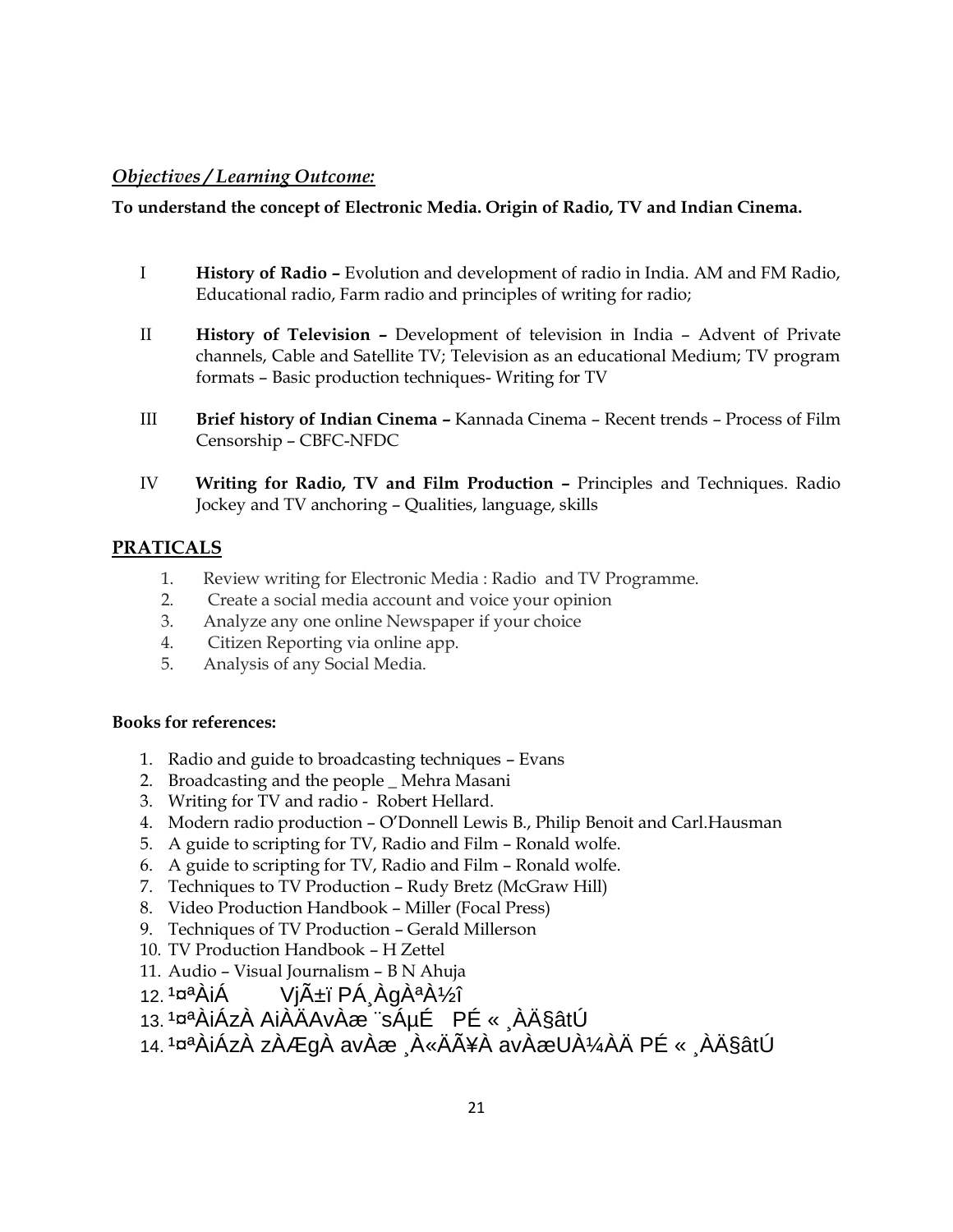#### **OR**

### **DSE-3B Media Management**

#### *Objectives / Learning Outcome:*

**To understand the concept of Press and Media. Organization Setup/Infrastructure of different kinds of Media. Role and Responsibilities of Media in Society.**

- I. Organization Setup of a Newspaper/ Radio / Television. Managing electronic media – Organizational structure of private radio and TV channels, Akashvani and Doordarshan.
- II. Newspaper Registration, Types of Ownership Patterns and Operation, Merits and Demerits – Small Newspaper – Problems and Prospects.
- III. Factors Affecting Newspaper Production Newspaper Economics: Finance, Revenue, Expenditure, Raw Materials, Purchase of Machinery.
- IV. Circulation, Management, Promotion and Problems of Circulation;

#### **Books for Reference:**

- 1. Newspaper Management in the New Multi-Media Age Mehre
- 2. Managing Electronic Media Czech Beckerman
- 3. Newspaper Organization and Management Herbert Lee Williams
- 4. Electronic Media Management Mocavatt and Pringle
- 5. Media and Communication Managemant C R Rayudu
- 6. Management Principles and Practice S B Banerjee
- 7. Management: An Integrated Approach Edited by R S Dwivedi, Nahal Publishing House
- 8. Management Principles and Practice Dalton E Mac Forland
- 9. Communication and Management Nataraja Kumar, Gyan Publishing House

### **GE -2 Intercultural Communication**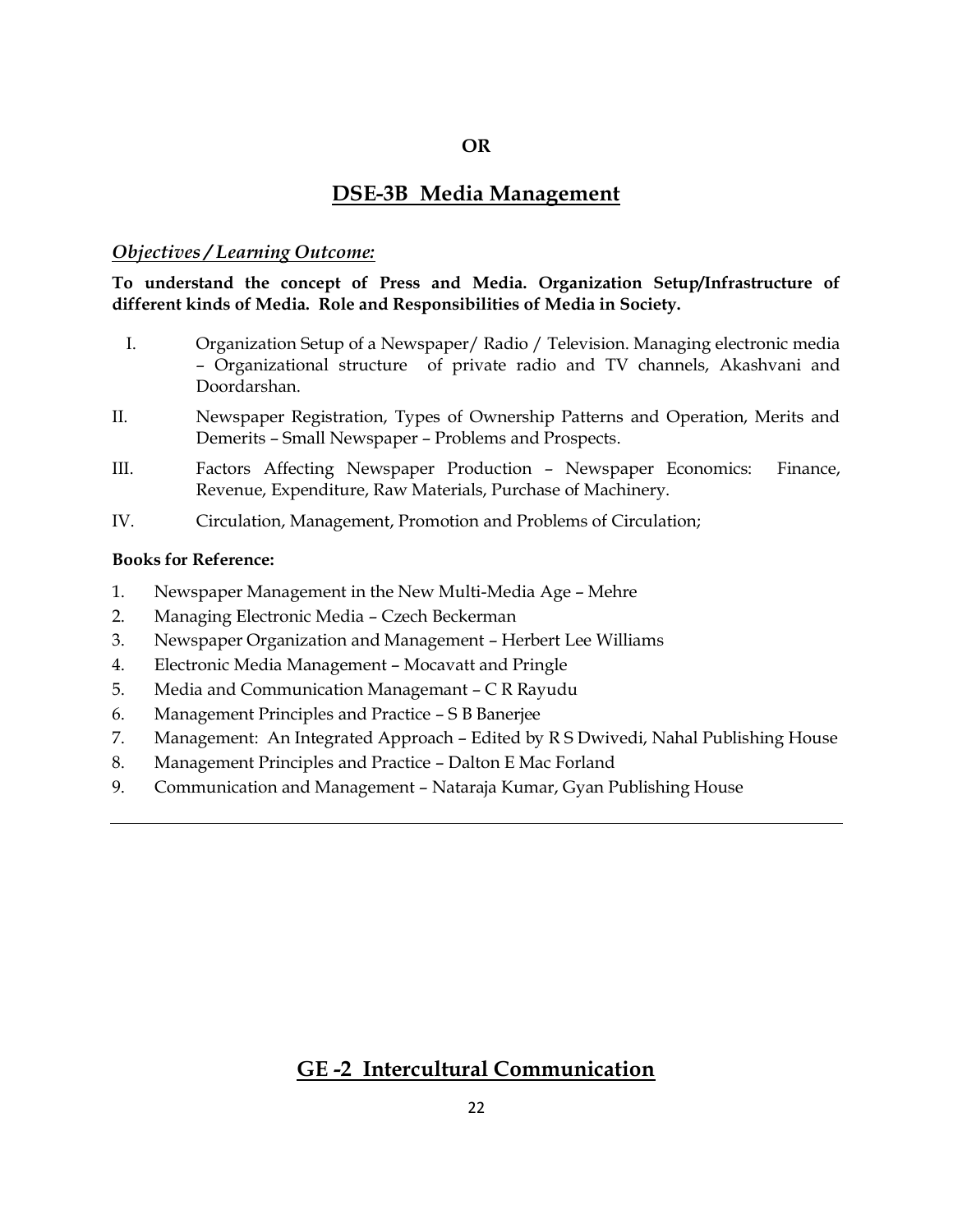#### *Objectives / Learning Outcome:*

#### **To understand the concept of Society and Culture. Convergence and Impact of Media on Culture.**

- I. **Culture:** Definition, Culture as a Social Institution Value Systems; Primary & Secondary, Easter & Western perspectives.
- II. **Inter-Cultural Communication –** Definition, Process, Philosophical & Functional Dimensions – Cultural Symbols in Verbal & Non-Verbal Communication.
- III. Modern Mass Media as Vehicles of Inter-Cultural Communication
- IV. **Impact of New -** Technologies on Culture

#### **Book for Reference:**

- 1. Culture & Communication A World View K S Sitaram
- 2. Hand of Inter-Cultural Communication Asante
- 3. An Outlines of Indian Philosophy Hiriyanna
- 4. Culture, Communication & Social Change P Joshi
- 5. The Effects if Mass Communication Joseph Klapper
- 6. Mass Culture, Language & Arts in India M L Apte
- 7. Media, Culture & Communication S Banerjee
- 8. Media, Culture & Society A Critical Reader R Collins
- 9. Folk Music & Mass Media Shayam Parmer

# **Syllabus for Practicals**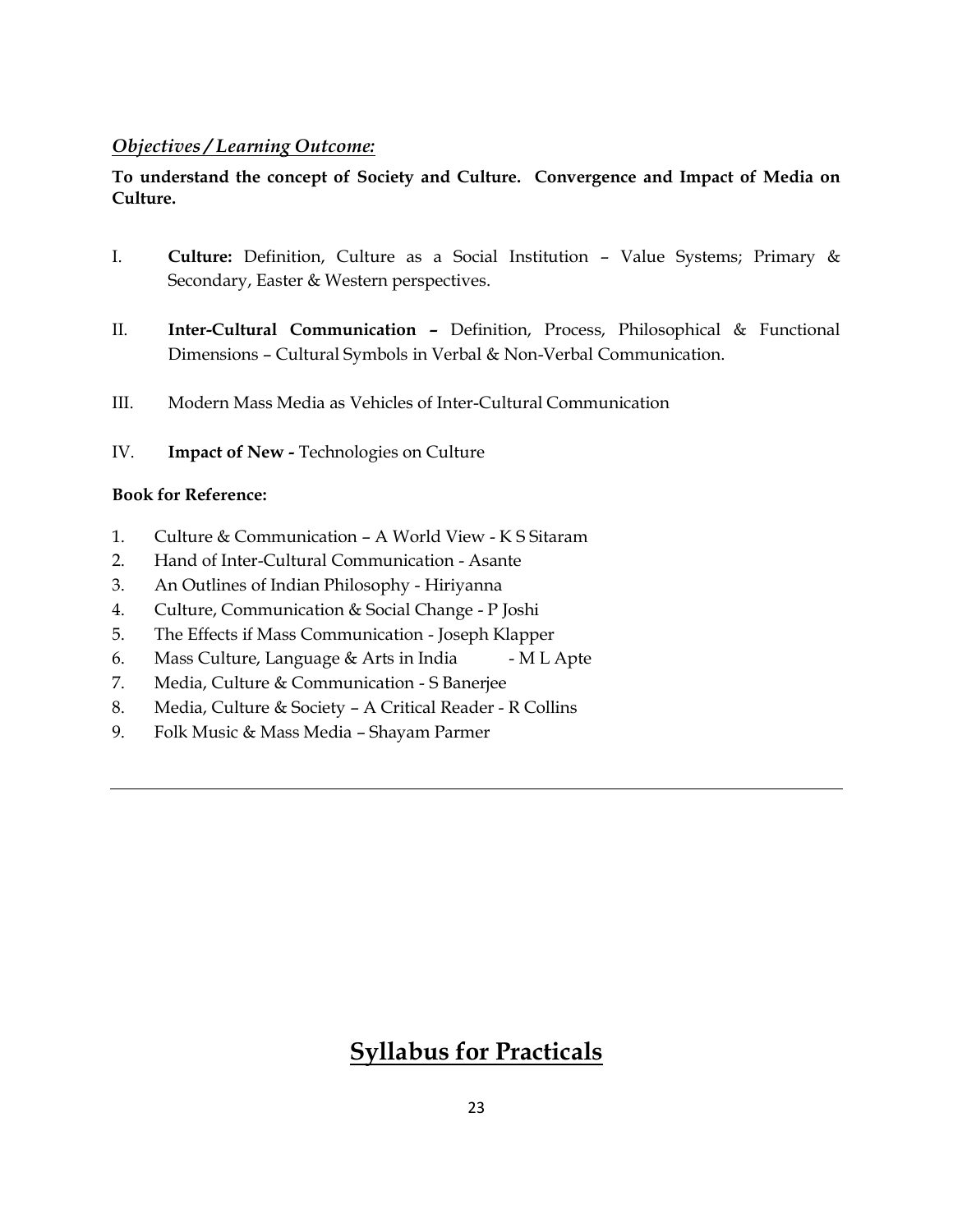#### **DSC-1A Introduction to Communication**

- 1. Public Speaking
- 2. Drafting a business letter
- 3. Drafting a Personal letter
- 4. Drafting a Resume writing

#### **DSC-1B Applied Journalism**

- 1. Introduction to Computers (Basics of Computers)
- 2. Record presentations: Freelancing, Letter Writing, Writing Letters to Editor.
- 3. Contemporary debates and issues relating to media
- 4. Contemporary debates

#### **DSC-1C Reporting**

- 1. Rural Reporting; Crime Reporting
- 2. Human Interest Story;
- 3. Writing Press Note/Press Release
- 4. One Interview
- 5. One Published Article with byline.

#### **DSC-1D Editing**

- 1. One editorial write-up.
- 2. One letter to the editor published in any newspaper.
- 3. One translation
- 4. Headlines and Select or shoot a photograph and caption it.
- 5 Internship Training in any recognized newspaper industry.

#### **DSE-1A Online Media**

- 1. Create a Individual Lab Journal in PageMaker.
- 2. Create a blog account and contribute
- 3. Create a social media account and voice your opinion
- 4. Poster Presentation and Wall Magazine Presentation
- 5. Dummy Individual Lab Journal both in Kan/Eng.

#### **DSE-2A Freelancing & Feature writing**

- 1. Personality Feature
- 2. Heritage or Historical Feature.
- 3. Environmental Story
- 4. Human Rights issue
- 5. One feature with Five Feature Photographs.

#### **DSE-1B Advertising and Public Relations**

1. Create a Mad Ad.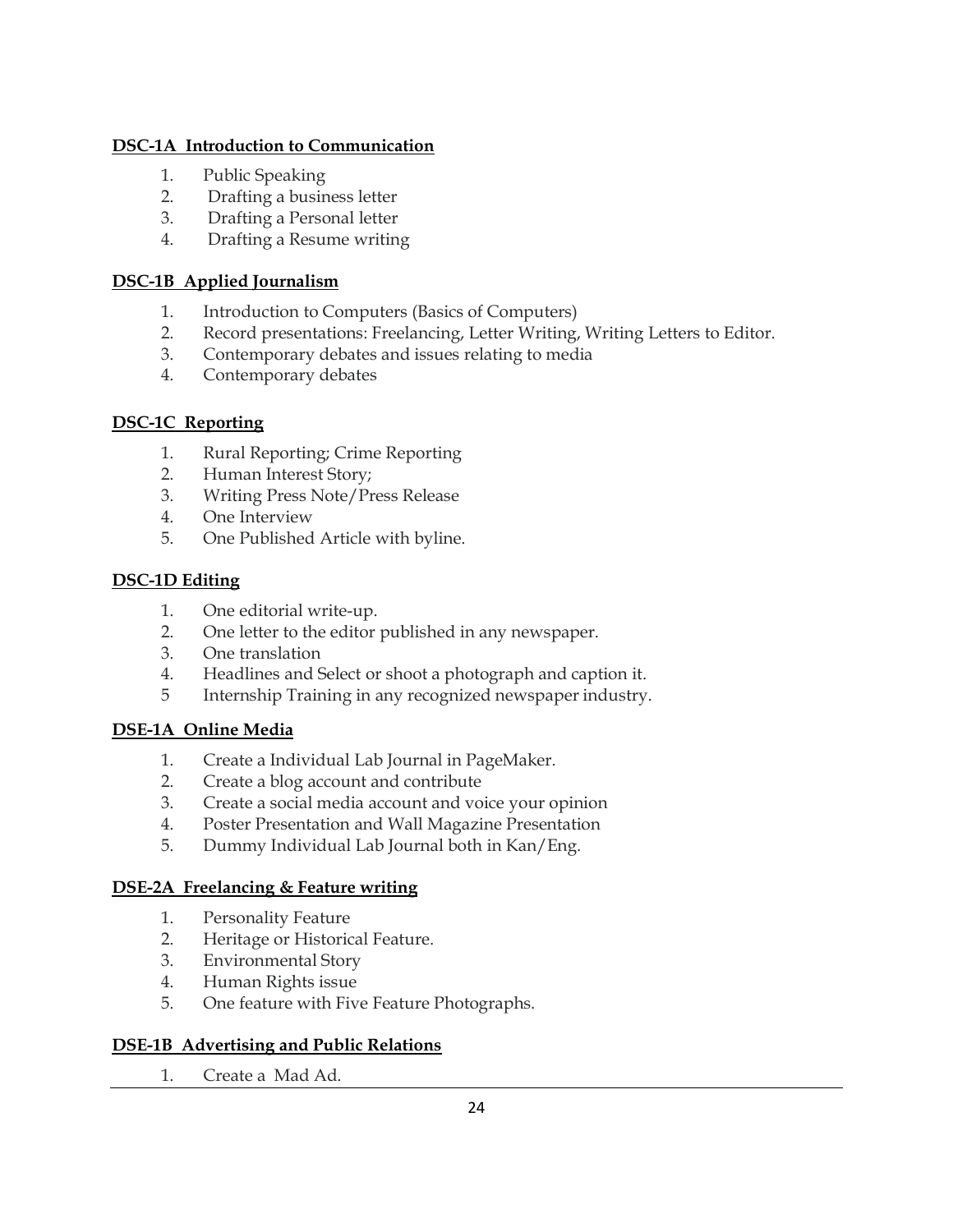- 2. Create a Brochure
- 3. Display Ad (Product or Service)
- 4. Create Invitation and Pamplet and Advertisement and Classifieds
- 5. House Journal

#### **DSE-2B Introduction to Electronic Media**

- 1. Review writing for Electronic Media : Radio and TV Programme.
- 2. Create a social media account and voice your opinion
- 3. Analyze any one online Newspaper if your choice
- 4. Citizen Reporting via online app.
- 5. Analysis of any Social Media.s

# **Pattern of Examination – Distribution of Marks**

| Semester | Course Code   Course Title |  | Total Marks | Theory | Practical |  |  |
|----------|----------------------------|--|-------------|--------|-----------|--|--|
| $-$      |                            |  |             |        |           |  |  |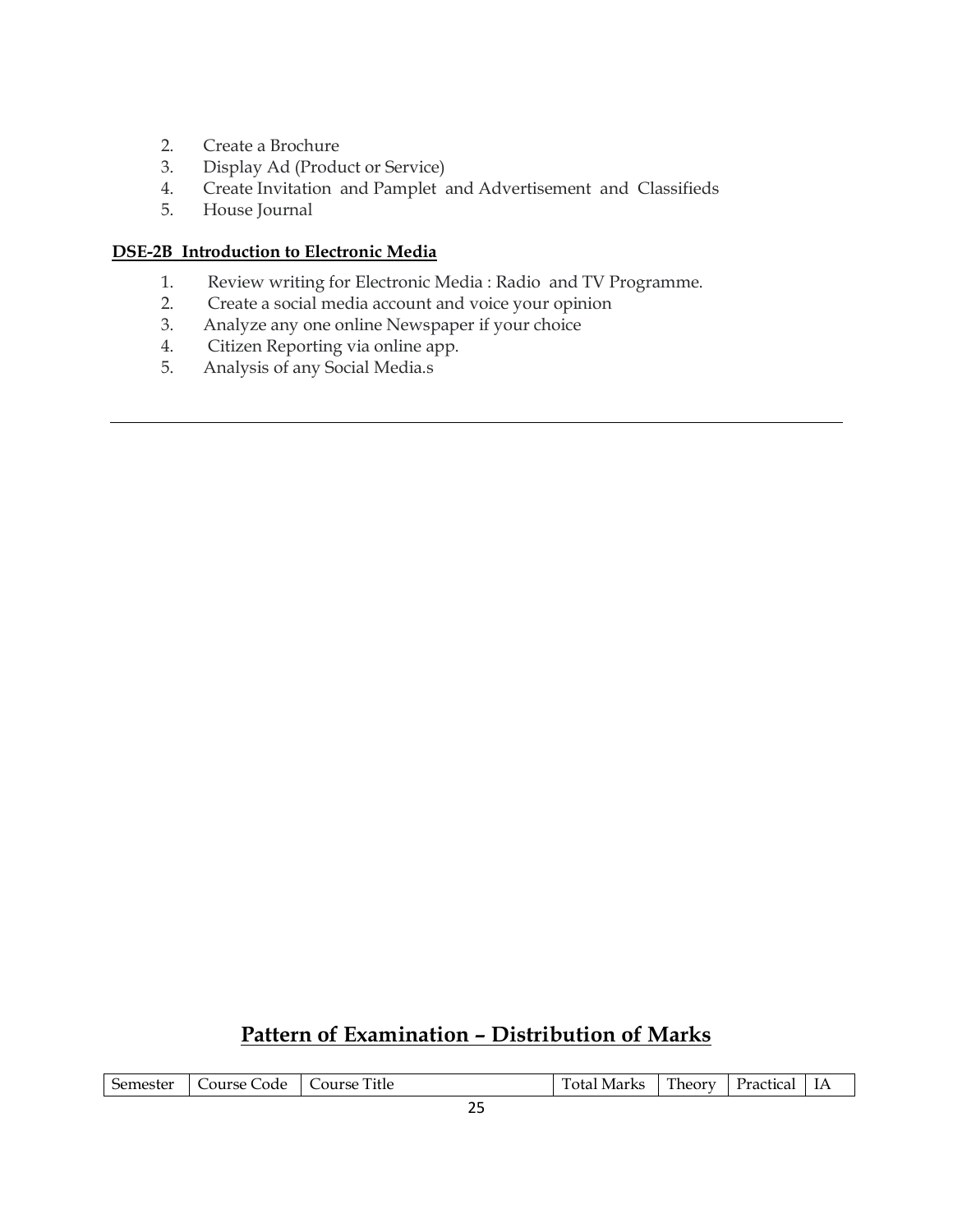| T           | $DSC-1A$<br><b>CORE</b> | Introduction to Communication           | 100 | 50 | 20 | 30 |
|-------------|-------------------------|-----------------------------------------|-----|----|----|----|
| $_{\rm II}$ | $DSC-1B$<br><b>CORE</b> | Applied Journalism                      | 100 | 50 | 20 | 30 |
| Ш           | $DSC-1C$<br><b>CORE</b> | Reporting                               | 100 | 50 | 20 | 30 |
| IV          | $DSC-1D$<br><b>CORE</b> | Editing                                 | 100 | 50 | 20 | 30 |
| V           | DSE-1A                  | Online Media OR                         | 100 | 50 | 20 | 30 |
|             | DSE-2 A                 | Freelancing & Feature writing OR        | 100 | 50 | 20 | 30 |
|             | DSE-3 A                 | Media Law and Ethics                    | 100 | 70 |    | 30 |
|             | $GE-1$                  | Media and Society                       | 50  | 40 |    | 10 |
| VI          | $DSE-1B$                | Advertising and Public Relations<br>OR. | 100 | 50 | 20 | 30 |
|             | $DSE-2B$                | Introduction to Electronic Media<br>OR. | 100 | 50 | 20 | 30 |
|             | DSE-3B                  | Media Management                        | 100 | 70 |    | 30 |
|             | $GE-2$                  | <b>Intercultural Communication</b>      | 50  | 40 |    | 10 |

#### **Format of Examination Paper**

**Theory Papers – Total Marks - 70**

Part A Answer any FOUR Questions (Five Marks) =  $4 \times 5 = 20$ Part B Answer any TWO Questions (Ten Marks) =  $2 \times 10 = 20$ Part C Answer any TWO Questions (Fifteen Marks) =  $2 \times 15 = 30$ 

### **Theory Papers – Total Marks - 50**

Part A 5 Questions of 2 Marks Each =  $5 \times 2 = 10$ Part B 4 Questions of 5 Marks Each =  $4 \times 5 = 20$ Part C 2 Questions of 10 Marks Each =  $2 \times 10 = 20$ 

**GE 1 & 2 : Total Marks - 40** Part A 5 Questions of 2 Marks Each =  $5 \times 2 = 10$ Part B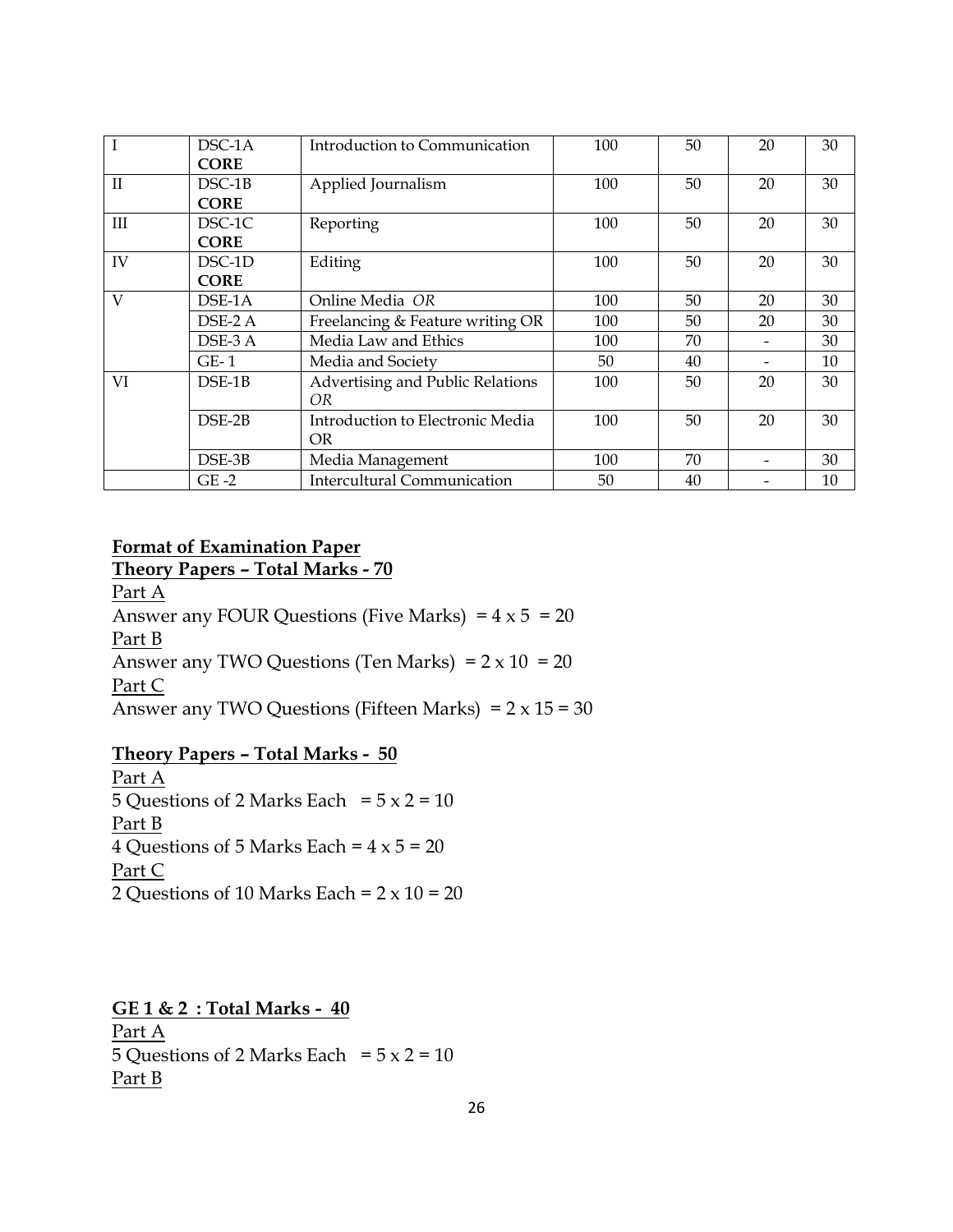4 Questions of 5 Marks Each =  $4 \times 5 = 20$ Part C 1 Question of 10 Marks Each =  $1 \times 10 = 10$ 

#### **IA Marks Allotment – Total Marks = 30**

| $C1$ : IA Test   | $= 5$ |        | $C2$ : IA Test = 5 |       |        |
|------------------|-------|--------|--------------------|-------|--------|
| Assignment $= 5$ |       |        | Assignment $= 5$   |       |        |
| Seminar          | $= 5$ |        | Seminar            | $= 5$ |        |
| Total            |       | $= 15$ | Total              |       | $= 15$ |
|                  |       |        |                    |       |        |

| Practical Paper - Total Marks - 20 (1 Hour) |         |    |
|---------------------------------------------|---------|----|
| <b>Test</b>                                 | $=$ $-$ | 15 |
| <b>Skill Development Record</b>             | $=$ $-$ | 05 |

According to Assignments allotted by the Dept. as per Practical Syllabi.

#### **Guidelines**

- 1. Colleges must show practical and tutorial classes in the timetable.
- 2. In practical /tutorial class make batches of 20 students each.
- 3. In papers having credits for practical's, End Semester Examination in Practical's like Theory is mandatory.
- 4. C1 / C2 / Skill Development Record / Seminar are mandatory.
- 5. BoE has to set papers for practical examination based on practical syllabus.
- 6. Establishment of computer lab and AV Studio with Journalism related software in the college is mandatory.

# **DEPARTMENT OF JOURNALISM AND MASS COMMUNICATION MODEL QUESTION PAPER B.A (PJE)**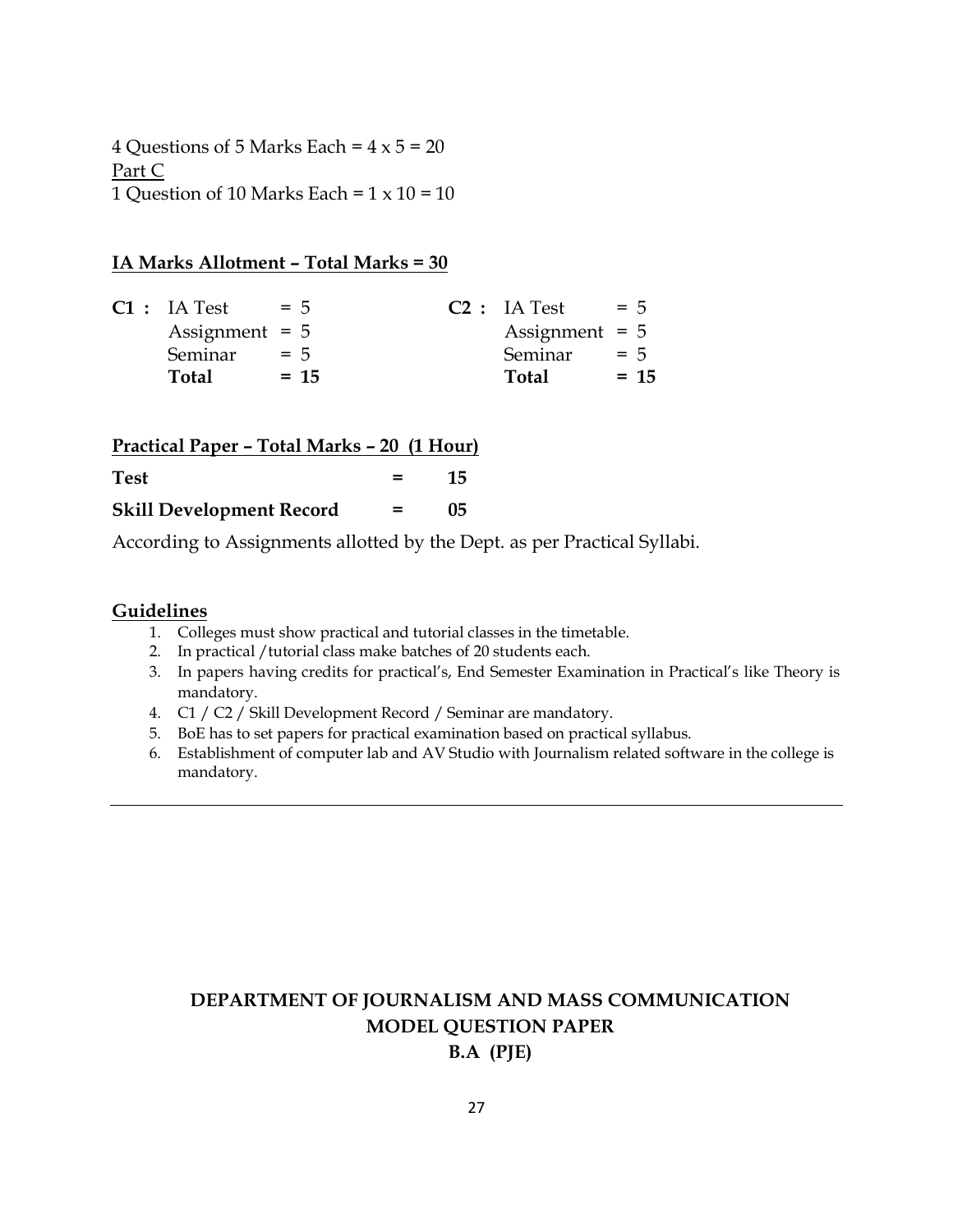Time: 2 Hours

#### Part-A

| I. Answer any FIVE of the following.            | $5 \times 2 = 10$  |
|-------------------------------------------------|--------------------|
|                                                 |                    |
|                                                 |                    |
| Part-B<br>II. Answer any FOUR of the following. | $4 \times 5 = 20$  |
|                                                 |                    |
| III. Answer any TWO of the following.           | $2 \times 15 = 30$ |
|                                                 |                    |

# DEPARTMENT OF JOURNALISM AND MASS COMMUNICATION **MODEL QUESTION PAPER** B.A (PJE)

Time:  $2\frac{1}{2}$  Hours

Max. Marks: 50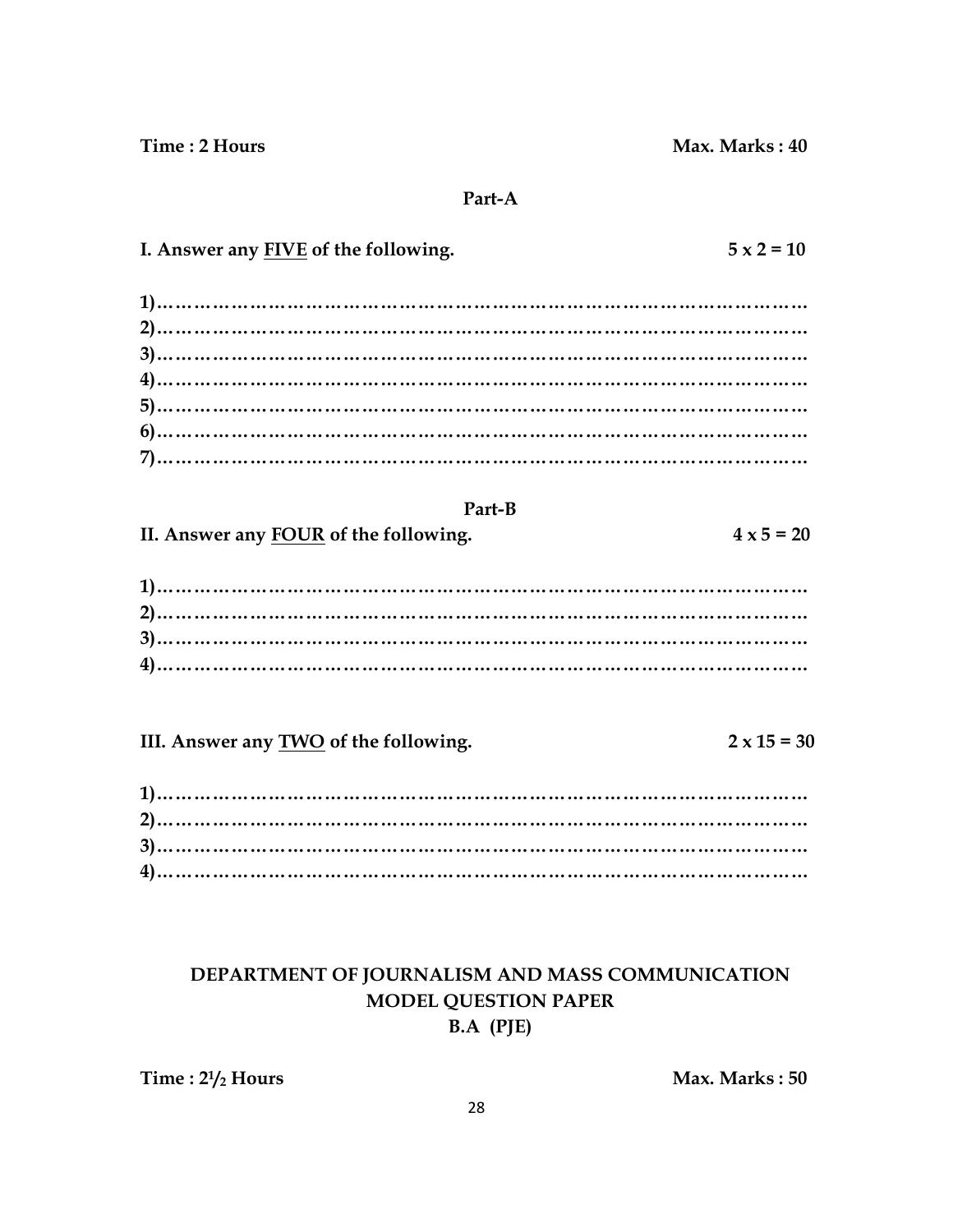#### Part-A

# I. Answer any FIVE of the following.

#### Part-B

II. Answer any FOUR of the following.

#### Part-C

III. Answer any **TWO** of the following.

## DEPARTMENT OF JOURNALISM AND MASS COMMUNICATION **MODEL QUESTION PAPER**  $B.A$  (PJE)

Time: 2 Hours

Max. Marks: 40

29

#### $4 \times 5 = 20$

 $2 \times 10 = 20$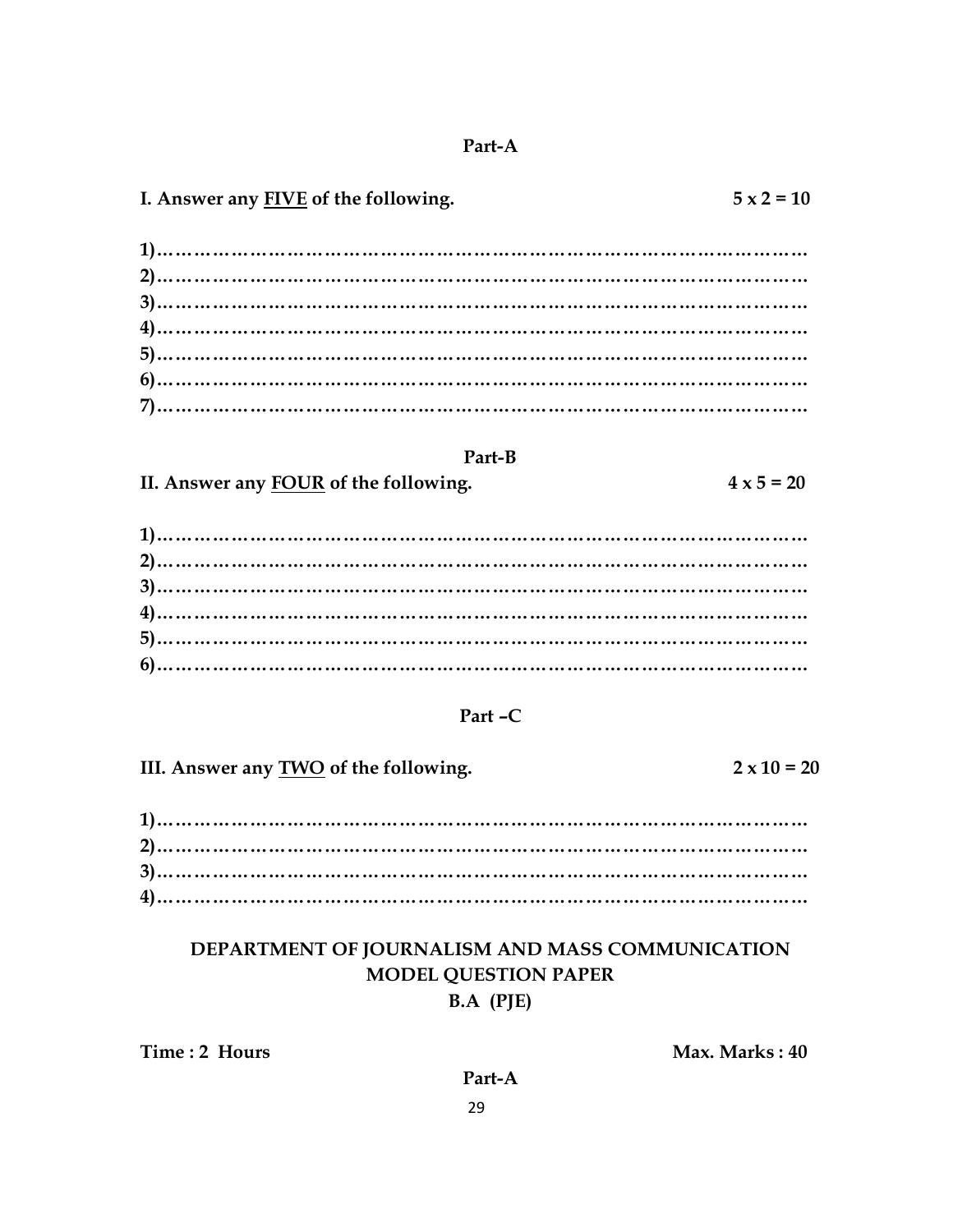$4 \times 5 = 20$ 

#### Part-B

II. Answer any FOUR of the following.

#### Part  $-C$

III. Answer any ONE of the following.  $1 \times 10 = 10$ 

#### PANEL OF EXAMINERS  $a.$

#### L. Ravi  $1)$

Chairman and Professor Dept. of Journalism and Communication JSS College for Women, Mysuru.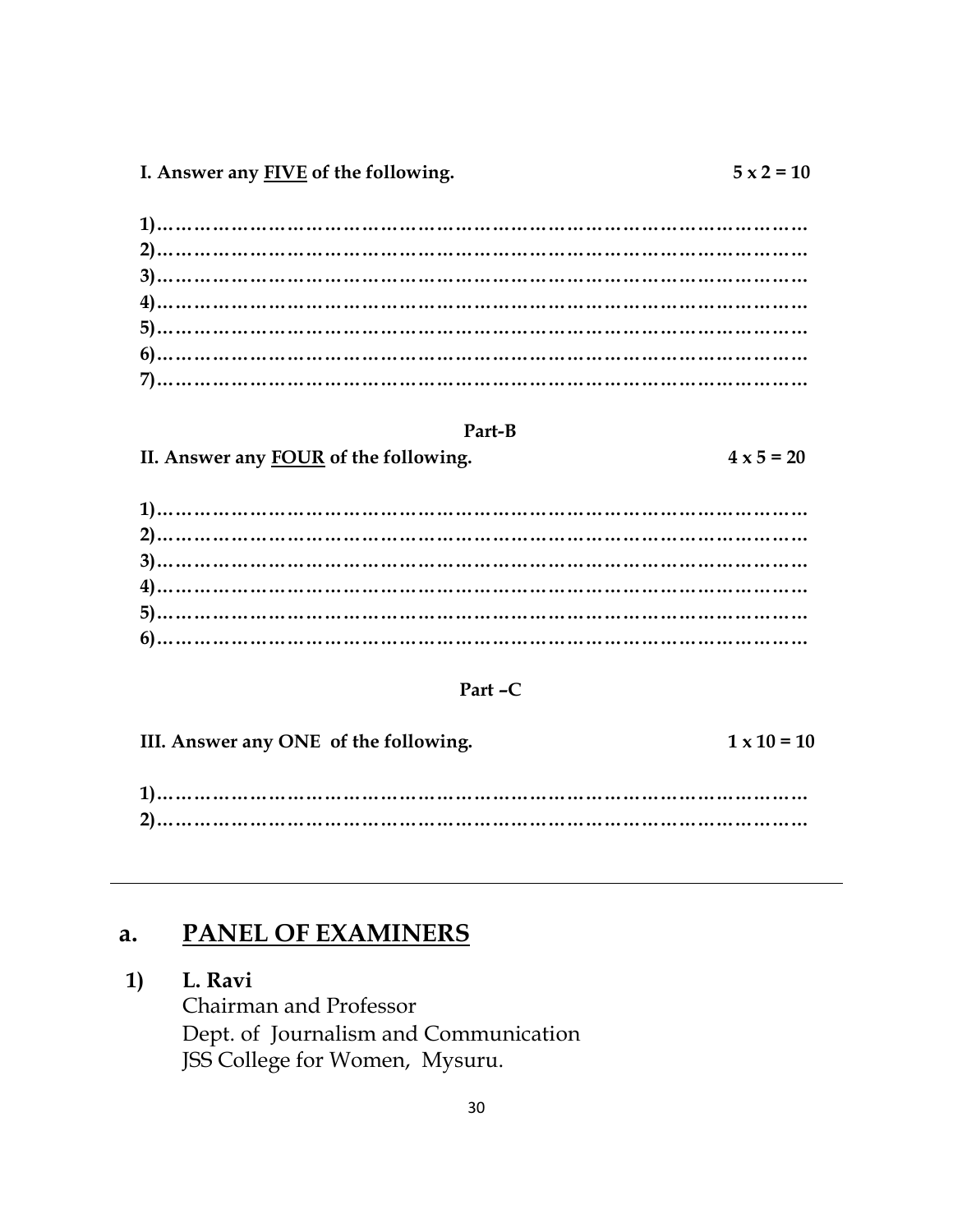# **2) Dr. C. K. Puttaswamy**

Professor and Member, BoS DoS in Journalism and Mass Communication Manasagangotri, Mysuru

# **3) Dr. Prameela B. Kunnuru**

Professor and Head, Member, BoS Dept. of Journalism and Mass Communication Maharaja's College, Mysuru

## **4) Dr. Sukanya**

Assistant Professor & Head Dept. of Journalism and Mass Communication St.Philomena's College, Mysuru

# **5) Dr. S. G. Raghavendra**

Professor and Head, Member, BoS Dept. of Journalism and Mass Communication Maharani's College, Mysuru

# **6) Dr. Bhargavi Hemmige**

Professor and Head, Member, BoS Dept. of Journalism and Mass Communication Mahajana's College, Mysuru

# **7) Smt. Hemalatha**

Assistant Professor Dept. of Journalism and Mass Communication KSOU, Muktha Gangothri, Mysuru

# **b. CHANGE OF NOMENCLATURE:**

UGC instructed to all the university colleges to change the Nomenclature Dept. of Journalism to Journalism and Mass Communication.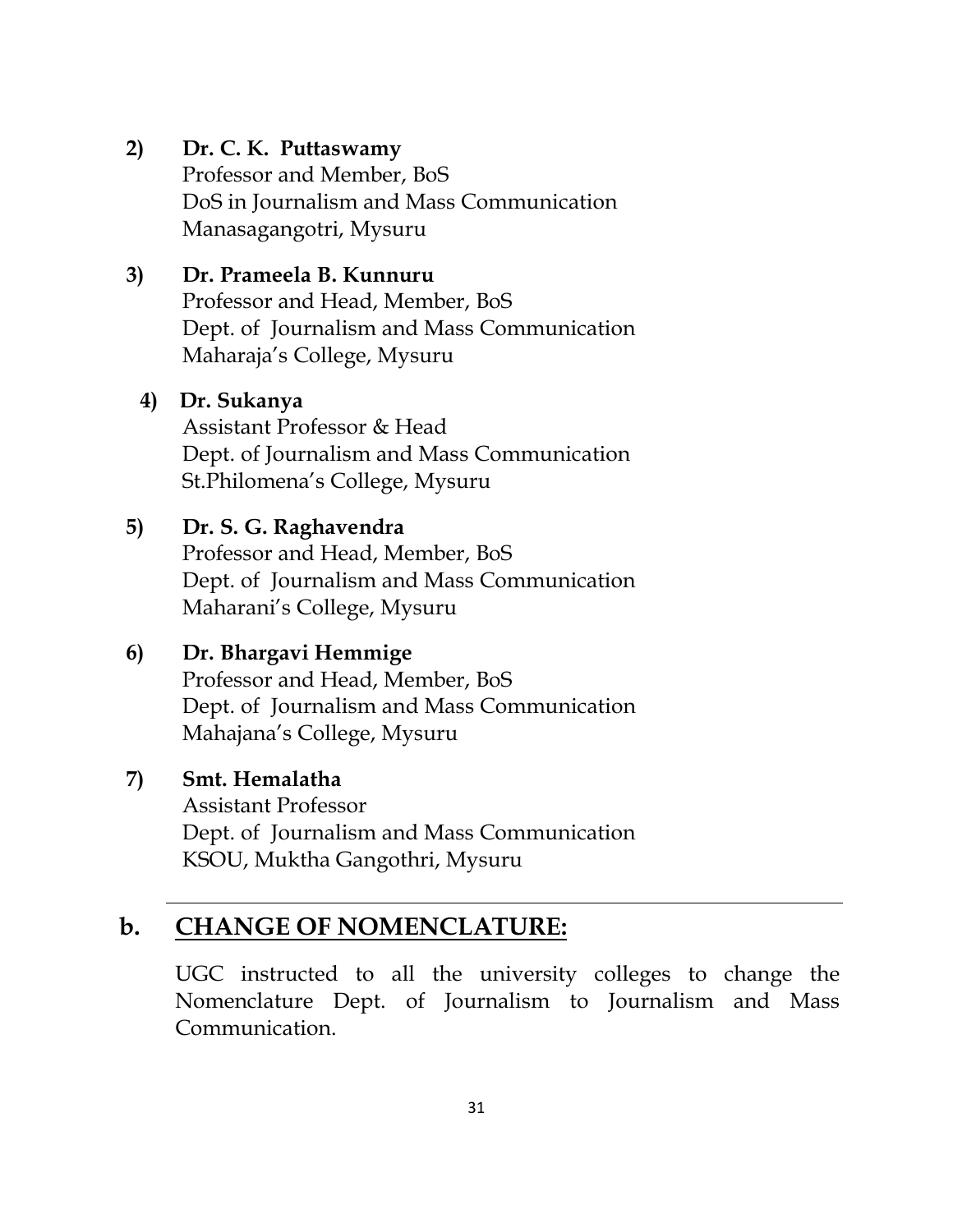It is hereby that BOS approved and obey the UGC Norms and Regulations by changing Nomenclature of Dept. of Communication and Journalism to Department of Journalism and Mass Communication. It is hereby requested to Principal, Dean and Controller of Examinations to follow and change the Nomenclature.



# **JSS Mahavidyapeetha JSS College for Women** *(Autonomous)*

*(Affilated to University of Mysore : Reaccrediated by NAAC with 'A+' Grade (CGPA 5.21)*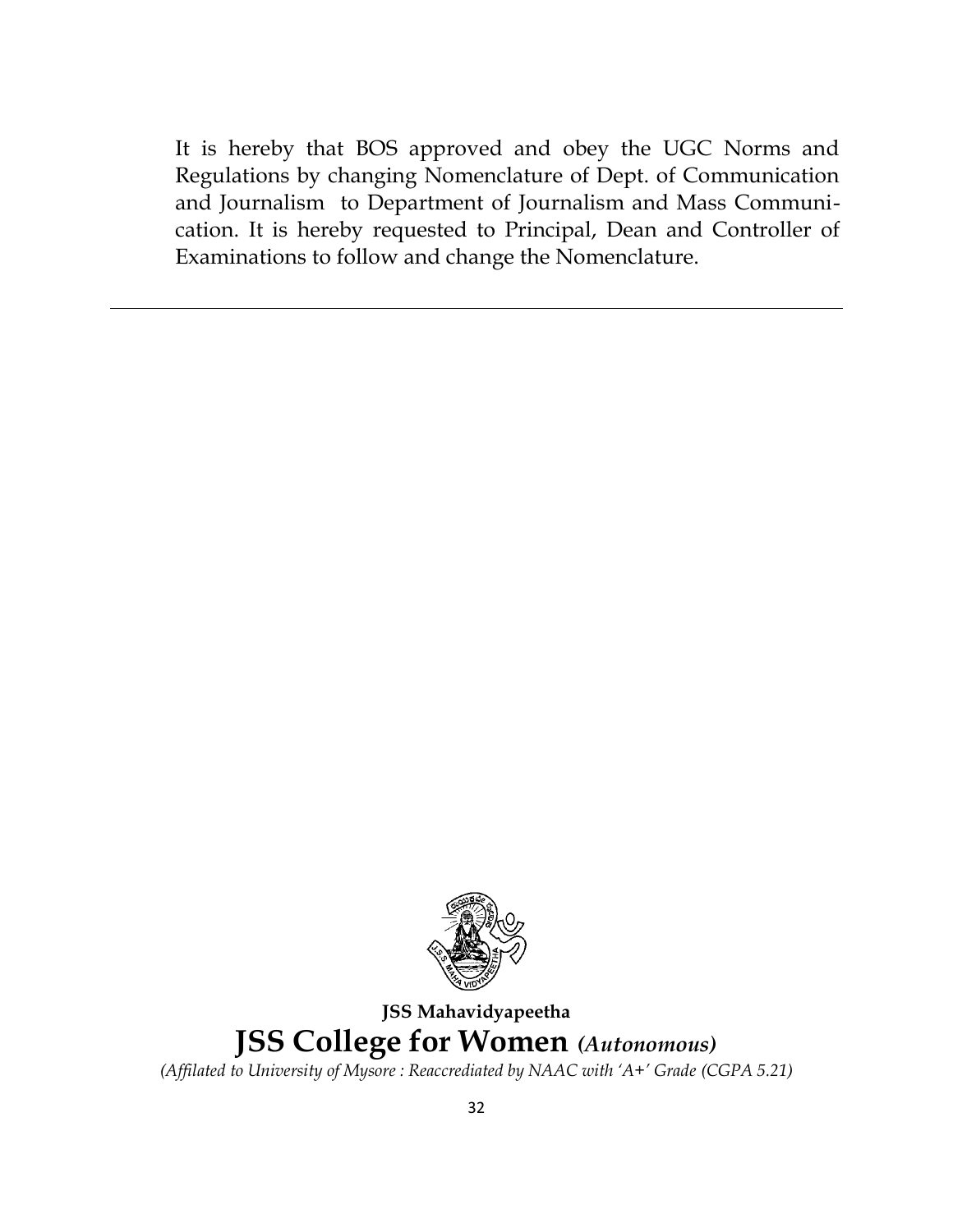# **DEPARTMENT OF COMMUNICATION AND JOURNALISM**

# **Date : 28-03-2018**

# **Proceedings of BOS MEETING**

Proceedings of **BOS MEETING** in Journalism and Communication (UG) held on **March 28th, March 2018, Saturday at 11.00 am** in the Department of Journalism and Communication, JSS College for Women, Saraswathipuram, Mysuru – 570 009.

*The following members were present:*

### **Members Present Signature**

**1. Shri L. Ravi** Chairman and Professor Dept. of Journalism and Communication JSS College for Women, Mysuru.

# **2. Prof. N. Usharani**

Chairman and Professor DoS in Journalism and Mass Communication Manasagangotri, Mysuru \_\_\_\_\_\_\_\_\_\_\_\_\_\_\_\_\_\_\_\_\_\_

**3. Dr. C. K. Puttaswamy**

Professor and Member, BoS DoS in Journalism and Mass Communication Manasagangotri, Mysuru \_\_\_\_\_\_\_\_\_\_\_\_\_\_\_\_\_\_\_\_\_\_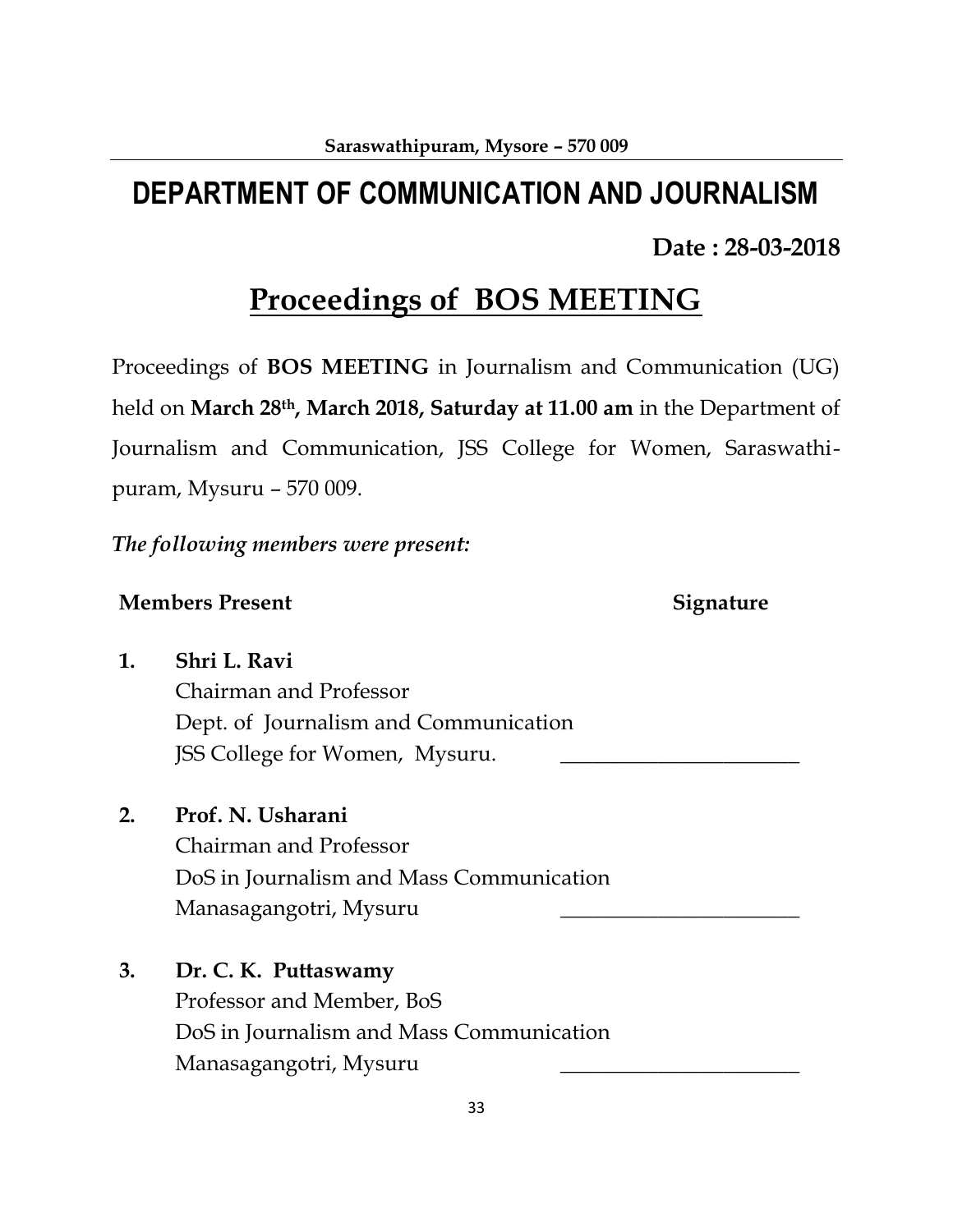# **4. Dr. Prameela B. Kunnuru**

Professor and Head, Member, BoS Dept. of Journalism and Mass Communication Maharaja's College, Mysuru \_\_\_\_\_\_\_\_\_\_\_\_\_\_\_\_\_\_\_\_\_\_

# **5. Dr. Sukanya**

Assistant Professor & Head Dept. of Journalism and Mass Communication St.Philomena's College, Mysuru

# **6. Shri. T. R. Sathish Kumar**

Bureau Chief "Deccan Herald" Sri Hari Complex Seetha Vilas Road, Mysuru- 570024

# **7. Dr. Raghavendra**

Assistant Professor and Member, BoS Journalism and Mass Communication Maharani's Arts College, Mysuru \_\_\_\_\_\_\_\_\_\_\_\_\_\_\_\_\_\_\_\_\_\_



**JSS Mahavidyapeetha JSS College for Women** *(Autonomous)*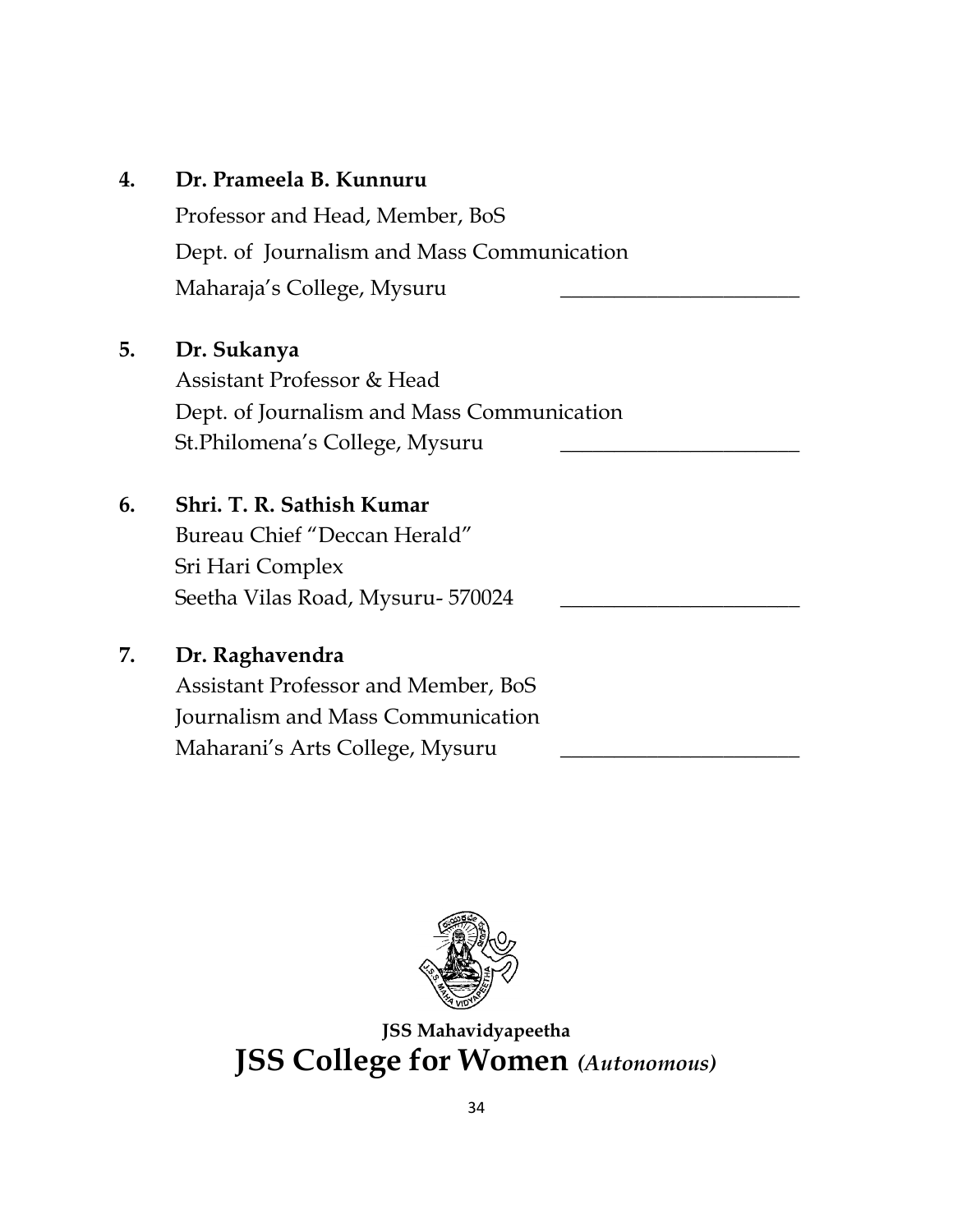# **DEPARTMENT OF COMMUNICATION AND JOURNALISM**

**Date : 26-03-2018**

# **RESOLUTION BOS MEETING HELD ON 28th MARCH 2018**

Members of the Board of Studies are unanimously agreed and approved the following Resolutions:

## **AGENDA - 1**

- 1. The Board also discussed the CBCS Norms and Regulations for future Introduction and implementation of Syllabus-2018.
- 2. The Board met and revised the Syllabus for 2018-21 of BA Semester CBCS Scheme — Theory and Practical's and also recommended the books and suggested readings.

## **AGENDA - 2**

- 3. It is suggested by the Members of BOS to rename the Department as Journalism and Mass Communication. Nomenclature as per UGC Norms and Regulations as directed by University of Mysore's Regulations.
- 4. Board of Examiners 2018-19.

## **AGENDA - 3**

5. Discussed about the COP Course in Photo-Journalism.

## **AGENDA - 4**

6. It also suggested for the appointment of One more Faculty for Journalism.and Mass Communication